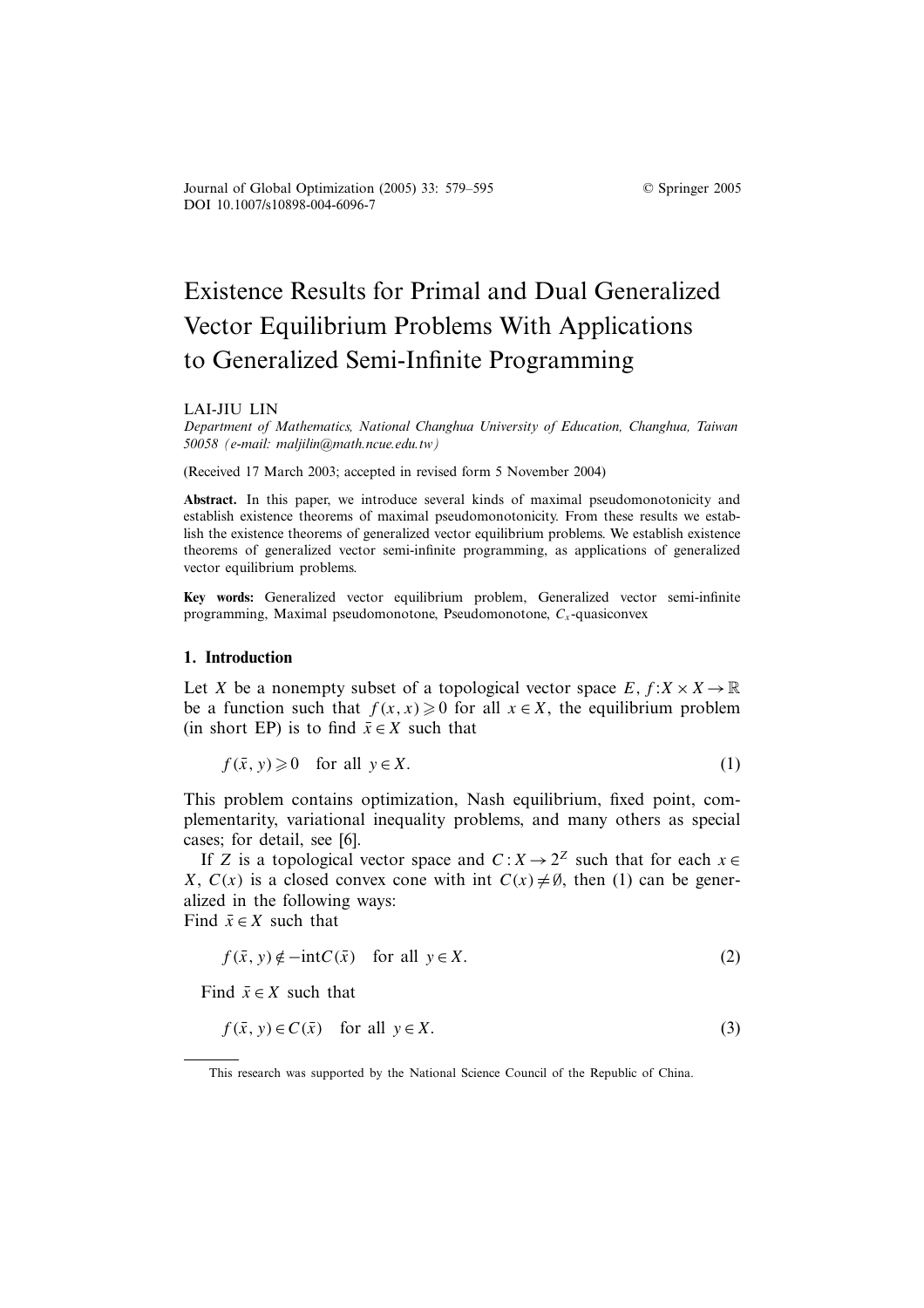In this case, (EP) is called vector equilibrium problem (in short VEP) which also contains many problems as special cases. For further detail on (VEP) of form (2), we refer to [10] and references therein.

If  $F: X \times X - \circ Z$  is a multivalued map, we consider the following four types of generalized vector equilibrium problems:

Find  $\bar{x} \in X$  such that

$$
F(\bar{x}, y) \not\subseteq -\text{int}C(\bar{x}) \quad \text{for all } y \in X; \tag{4}
$$

find  $\bar{x} \in X$  such that

$$
F(\bar{x}, y) \subseteq C(\bar{x}) \quad \text{for all } y \in X; \tag{5}
$$

find  $\bar{x} \in X$  such that

$$
F(\bar{x}, y) \cap C(\bar{x}) \neq \emptyset \quad \text{for all } y \in X; \tag{6}
$$

and find  $\bar{x} \in X$  such that

$$
F(\bar{x}, y) \cap (-\text{int}C(\bar{x})) = \emptyset \quad \text{for all } y \in X. \tag{7}
$$

If  $F$  is a single-valued function, then problems (4) and (7) are reduced to problem (2), and problem (5) and (6) are reduced to problem (3). Problems (4)–(7) contain generalized implicit vector variational inequalities, generalized vector variational inequality, and variational like inequality problems as special cases; See for example [10]. Problem (4) is considered and studied in [2, 3, 14, 19]. Problems (4)–(7) are considered and studied in [1], and problem (5) is considered and studied in [8] when  $C(x) = C$  for all  $x \in X$ . If  $G:X \times X$  –◦Z and  $D:X$  –◦Z are multivalued maps, a problem which is closely related to (GVEP) (4) is to find  $\bar{x} \in X$  such that

 $G(y, \bar{x}) \nsubseteq \text{int}D(\bar{x})$  for all  $y \in X$ . (8)

A problem which is closely related to (GVEP) (5) is to find  $\bar{x} \in X$  such that

$$
G(y, \bar{x}) \subseteq -D(\bar{x}) \quad \text{for all } y \in X. \tag{9}
$$

A problem which is closely related to (GVEP) (6) is to find  $\bar{x} \in X$  such that

$$
G(y, \bar{x}) \cap (-D(\bar{x})) \neq \emptyset \quad \text{for all } y \in X. \tag{10}
$$

A problem which is closed related to (GVEP) (7) is to find  $\bar{x} \in X$  such that

$$
G(y, \bar{x}) \cap (\text{int}D(\bar{x})) = \emptyset \quad \text{for all } y \in X. \tag{11}
$$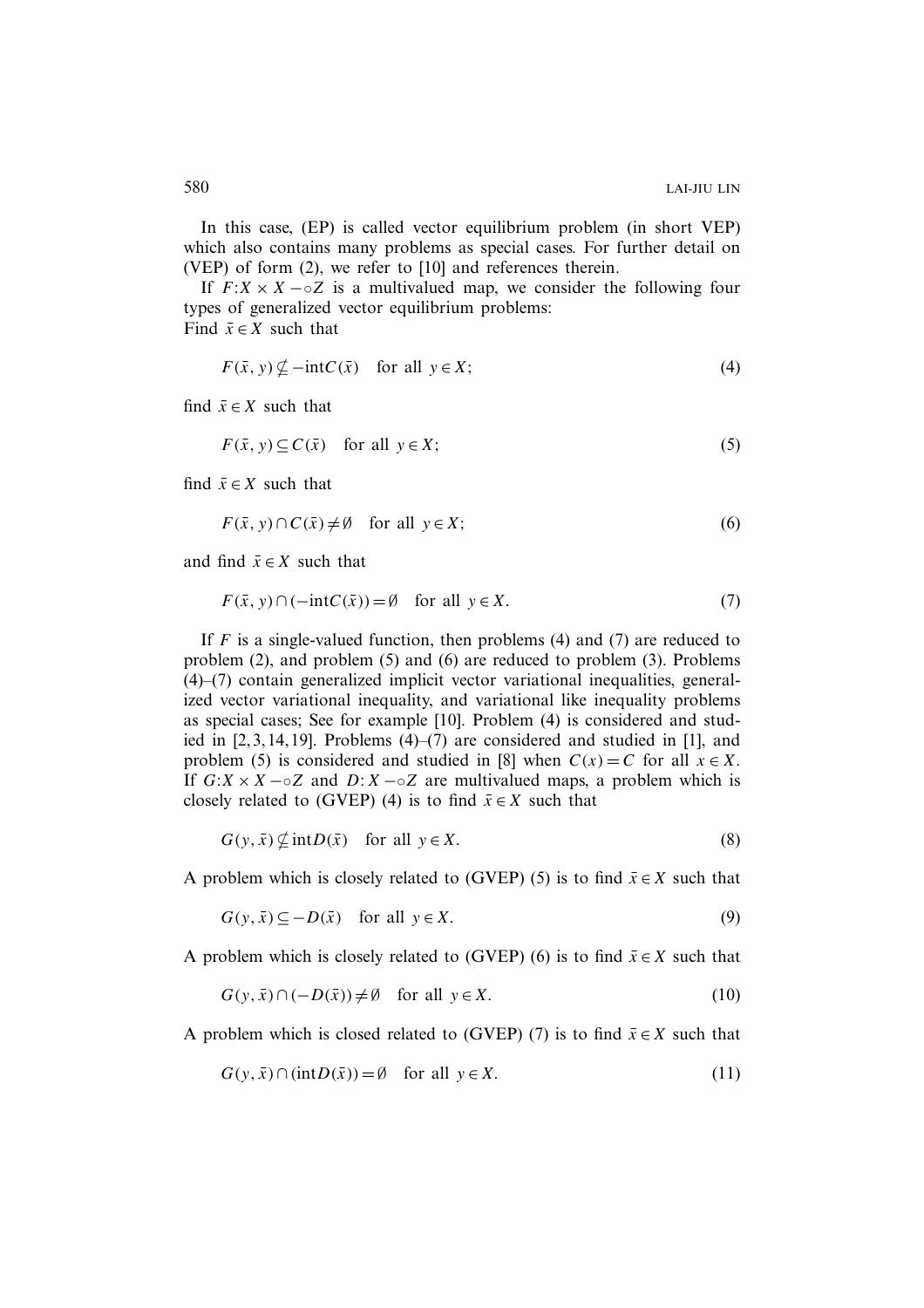Throughout this paper, we denote WIK<sup>p</sup>, SIK<sup>p</sup>, SIIK<sup>p</sup>, WIIK<sup>p</sup>, WIK<sub>G,D</sub>,  $SIK_{G,D}^d$ ,  $SIIK_{G,D}^d$ , and  $WIIK_{G,D}^d$ , the solutions sets of (GVEP) (4), (GVEP) (5), (GVEP) (6), (GVEP) (7), (DGVEP) (8), (DGVEP) (9), (DGVEP) (10), and (DGVEP) (11) respectively.

The following problems are special cases of problems  $(4)$ – $(7)$  and  $(8)$ – $(11)$ .

(i) Let X be nonempty subset of  $\mathbb{R}^n$  and let  $\langle ., . \rangle : X \times X \to \mathbb{R}$  be the inner product in  $\mathbb{R}^n$ . Let  $T: X \to \mathbb{R}^n$  be a function. Let  $F: X \times X \to \mathbb{R}$  and  $G:X\times X\to\mathbb{R}$  be defined by

$$
F(x, y) = \langle T(x), y - x \rangle, G(y, x) = \langle T(y), x - y \rangle.
$$

Then problems  $(4)$ – $(7)$  are the same problem that is the Stampachia variational inequality problem [17]. And Problems (8)–(11) are the same problem that is the Minty variational inequality problem [17].

(ii) If X is a nonempty subset of a Banach space E and if  $T: X \rightharpoonup E^*$  is a given multivalued map, where  $E^*$  denotes the dual space of E, let  $F: X \times X \to \mathbb{R}$  and  $G: X \times X \to \mathbb{R}$  be defined by

$$
F(x, y) = \sup_{u \in T(x)} \langle u, y - x \rangle, G(y, x) = \inf_{v \in T(y)} \langle u, y - x \rangle.
$$

Then problems  $(4)$ – $(7)$  are the same problem that is the Stampachia variational inequality problem. And  $(8)$ – $(11)$  are the same problem that is the Minty variational inequality problem. In [19], we study these two types of problems.

(iii) Let Z be a t.v.s.,  $D, C: X \sim Z$  are multivalued maps such that for each  $x \in X$ ,  $C(x)$  and  $D(x)$  are closed pointed convex cones with nonempty interior int $C(x)$ . Let X be a nonempty subset of a t.v.s.  $E, H: X \rightarrow$ Z,  $T: X \neg \circ L(E, Z)$ , where  $L(E, Z)$  denotes the space of all continuous linear operator form E to Z. For x,  $y \in X$ ,  $t \in T(x)$ ,  $\langle t, y \rangle$  will denote the evaluation of  $t$  at  $y$ .

Let  $F: X \times X \sim Z$  and  $G: X \times X \sim Z$  be defined by  $F(x, y) = \langle T(x), \rangle$  $y - x$  +  $H(y) - H(x) = \bigcup \{ \langle t, y - x \rangle | t \in T(x) \} + H(y) - H(x)$  and  $G(y, x) = \langle T(y), x - y \rangle + H(y) - H(x) = \bigcup \{ \langle t, x - y \rangle | t \in T(x) \} + H(y) H(x)$ . If  $D:X - \circ Z$  and  $C(x) = D(x)$  for all  $x \in X$ , problems (4)–(7) contain the following Stampachia variational inequality problems

- (a)  $\bar{x} \in X$  is a solution of (4) if and only if for each  $y \in X$ , there exists  $t \in T(\bar{x})$  such that  $\langle t, y - \bar{x} \rangle + H(y) - H(\bar{x}) \notin -\text{int } C(\bar{x});$
- (b)  $\bar{x} \in X$  is a solution of (5) if and only if  $\langle t, y \bar{x} \rangle + H(y) H(\bar{x}) \in$  $C(\bar{x})$  for all  $t \in T(\bar{x})$  and for all  $y \in X$ ;
- (c)  $\bar{x} \in X$  is a solution of (6) if and only if for each  $y \in X$ , there exists  $t \in T(\bar{x})$  such that  $\langle t, y - \bar{x} \rangle + H(y) - H(\bar{x}) \in C(\bar{x});$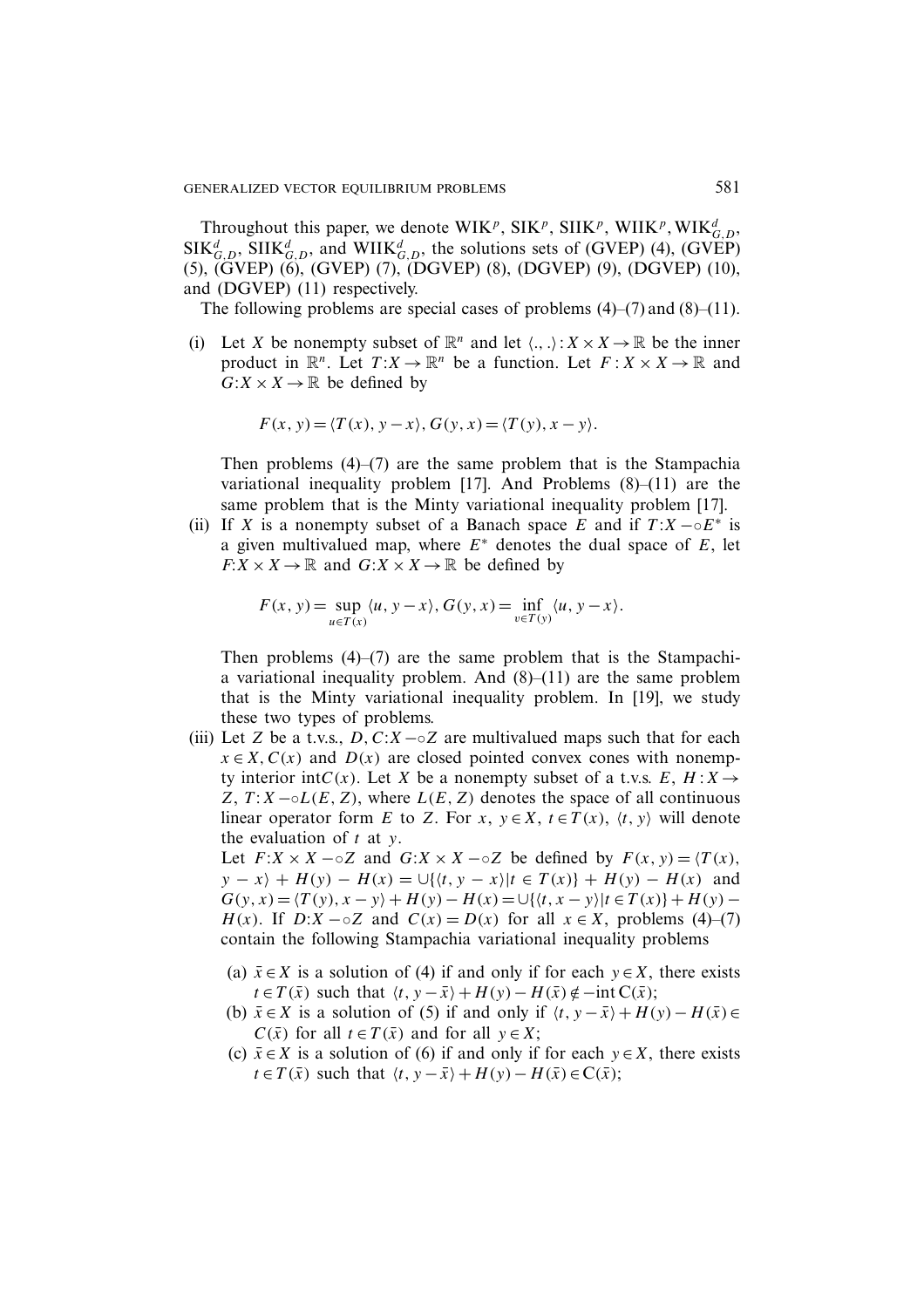- (d)  $\bar{x} \in X$  is a solution of (7) if and only if for all  $y \in X$ , and for all  $t \in$  $T(\bar{x})$ ,  $\langle t, y - \bar{x} \rangle + H(y) - H(\bar{x}) \notin -\text{int } C(\bar{x})$ . Problems (8)–(11) contain the following Minty variational inequality problems:
- (e)  $\bar{x} \in X$  is a solution of (8) if and only if for each  $y \in X$ , there exists  $t \in T(y)$  such that  $\langle t, \bar{x} - y \rangle + H(y) - H(\bar{x}) \notin -\text{int } C(\bar{x});$
- (f)  $\bar{x} \in X$  is a solution of (9) if and only if  $\langle t, \bar{x} y \rangle + H(y) H(\bar{x}) \in$  $C(\bar{x})$  for all  $y \in X$  and for all  $t \in T(y)$ ;
- (g)  $\bar{x} \in X$  is a solution of (10) if and only if for each  $y \in X$ , there exists  $t \in T(y)$  such that  $\langle t, \bar{x} - y \rangle + H(y) - H(\bar{x}) \in -C(\bar{x});$
- (h)  $\bar{x} \in X$  is a solution of (11) if and only if  $\langle t, \bar{x} y \rangle + H(y) H(\bar{x}) \notin \bar{E}$ int C( $\bar{x}$ ) for all  $y \in X$ ,  $t \in T(y)$ . Konnov [15] studied the case of (a) and (h) when  $C(x) = C$  for all  $x \in X$ , and T is a single-valued function.
- (iv) If X is a nonempty subset of a topological space  $E, T: X \sim oL(E, \mathbb{R})=$  $E^*$ ,  $f: X \times X \times X \to \mathbb{R}$  is a function,  $h: X \times Y \to \mathbb{R}$  be a function. Let  $F: X \times X \to \mathbb{R}$  be defined by  $F(x, y) = f(x, y, T(x))$ . Then  $\bar{x} \in X$  is a solution of (1) if and only if  $f(\bar{x}, y, v) \ge 0$  for all  $v \in T(\bar{x})$ . We see that  $(\bar{x}, y)$  is a feasible solution of the following Problem:

 $\min_{(x,y)} h(x, y)$  such that  $x \in X, y \in X, f(x, y, v) \ge 0$  for all  $v \in T(x)$ .

(v) If X is a nonempty subset of E,  $Z = \mathbb{R}$ ,  $F: X \times Y \to \mathbb{R}$  be a function, then problems (4)–(7) relate to the existence of feasible solution of the following semi-infinite problem [8]:

> min  $h(x)$  such that  $F(x, y) \ge 0$  for all  $y \in X$ , where h: $X \to \mathbb{R}$  is a function.

The relevance of the Minty problem to applications was pointed out in [11, 12]. Konnov et al. [13] studied problems (4) and (8) when  $G = F$  and  $C =$ D, Konnov and Yao [14] studied problems (4) and (8) when  $G = F$  are single vector valued functions and  $C(x) = D(x) = C$ .

The existence of solutions to Minty variational inequality problem, with additional continuity imposed on G, implies that the Stampachia variational inequality problem is also solvable. Moreover, this property allows one to construct rather simple iterative solution; e.g., see Ref. [13] and references theorem.

It is well-known that, in contrast to the Stampachia problem, compactness and convexity of X and the continuity assumption does not guarantee the existence of a solution of Minty variational inequality problem. Indeed certain kind of generalized monotonicity assumption is needed to ensure the existence of Minty variational inequality problem [15]. Problems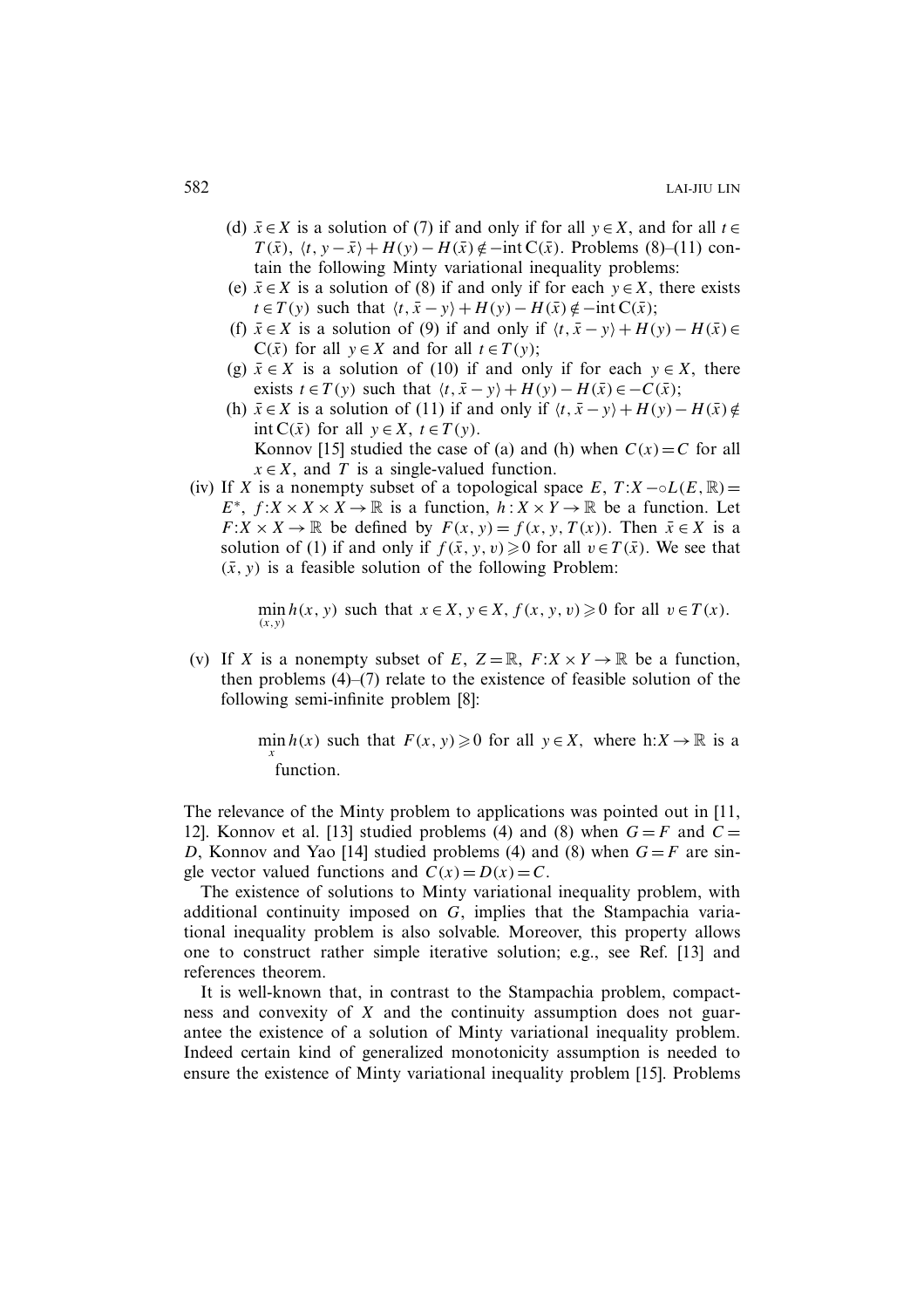(8)–(11) are generalizations of Minty variational inequality problem. We need certain generalized monotonicity assumptions to guarantee the existence of solutions to these types of problems. See for example [5, 11–13, 17, 19]. Therefore, the study of generalized monotonicity has became one of the important subjects in the research of equilibrium problems and Minty type variational inequality problems. See for example [12, 13, 17].

It is easy to see that under certain pseudomonotone condition that if  $\bar{x}$ is a solution of (4), then  $\bar{x}$  is a solution of (8), see for example [14, 19] and references therein. Konnov and Yao [14] and Lin et al. [19] gives the sufficient conditions that (4) and (8) have the same solutions.

In this paper, we define strong type I, strong type II, weak type I, and weak type II maximal  $G_{D,C}$ -pseudomonotone. In [19], we studied the sufficient condition of weak type I maximal  $G_{D,C}$ -pseudomonotone and establish the relationship between the solution sets  $WIK^p$  and  $WIK^p_{G,D}$ . From this relation, we establish the existence theorem of (GVEP) (4). In this paper, we continue to establish the sufficient conditions of strong type I maximal  $G_{D,C}$ -pseudomonotone, strong type II maximal  $G_{D,C}$ -pseudomonotone and weak type II maximal  $G_{D,C}$ -pseudomonotone and the relationships between the solution sets  $WIK^p$ ,  $\dot{SIK}^d_{G,D}$ ,  $\dot{SIK}^p$ ,  $\dot{SIK}^p_{G,D}$ ,  $WIIK^p$ and WIIK $_{G,D}^d$ . We first establish the existence of solutions of (GVEP) (8– 11). From these relationships of solution sets, we establish the existence theorems of (GVEP) (4–7). As applications of our existence theorems of (GVEP) (4–7), we study the existence theorems of the following two types of generalized vector semi-infinite programming:

Type 1: wMin<sub> $x \in A$ </sub> $h(x)$ , where

$$
A = \{x \in X : F(x, y) \in C \quad \text{for all } y \in X\};\tag{12}
$$

Type 2: wMin<sub> $x \in A$ </sub> $h(x)$ , where

$$
A = \{x \in X : F(x, y) \notin (-\text{int } C) \quad \text{for all } y \in X\},\tag{13}
$$

and X is a compact convex subset of a real t.v.s., Z a real t.v.s. ordered by a proper closed convex cone with intC  $\neq \emptyset$ ,  $h: X \rightarrow Z$  is a function and  $T: X - L(E, Z), F: X \times X - \circ Z$  are multivalued maps.

If  $Z = \mathbb{R}$ ,  $C = [0, \infty)$ ,  $h: X \to \mathbb{R}$  and F is a real single-valued function, the above two types of generalized vector semi-infinite programming will be reduced to the following semi-infinite programming:

Min<sub>$$
x \in A
$$</sub>h(x), where  $A = \{x \in X : F(x, y) \ge 0 \text{ for all } y \in X\}.$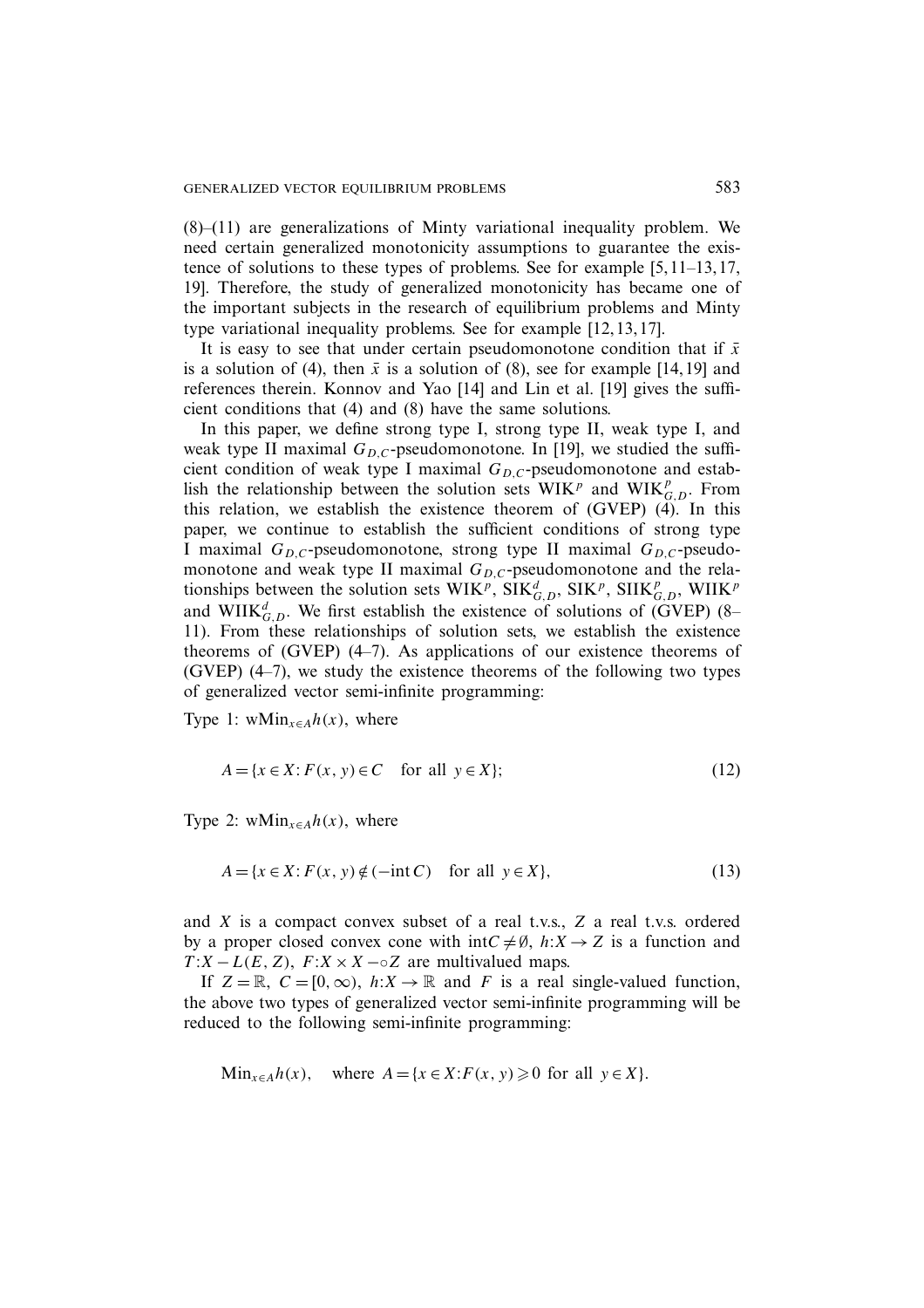#### **2. Preliminaries**

Let X and Y be nonempty sets. A multivalued map  $T: X \sim Y$  is a function from X into the power set of Y. Let  $x \in X$  and  $y \in Y$ , we denote  $x \in T^-(y)$ if and only if  $y \in T(x)$ . The graph of T is denoted by  $G_r(T)$ , where

 $G_r(T) = \{(x, y) \in X \times Y : x \in X, y \in T(x)\}.$ 

Let X and Y be topological spaces. A multivalued map  $T : X \sim Y$  is called

- (i) closed if  $G_r(T)$  is closed subset of  $X \times Y$ ;
- (ii) upper semicontinuous (in short u.s.c.) if for every  $x \in X$  and every open set V in Y with  $T(x) \subset V$ , there exists a neighborhood  $W(x)$ of x such that  $T(u) \subset V$  for all  $u \in W(x)$ ;
- (iii) lower semicontinuous (in short l.s.c.) if for every  $x \in X$  and every open set V in Y with  $T(x) \cap V \neq \emptyset$ , there exists a neighborhood  $W(x)$  of x such that  $T(u) \cap V(y) \neq \emptyset$  for all  $u \in W(x)$ ;
- (iv) continuous if  $T$  is both u.s.c. and l.s.c;
- (v) compact if  $\overline{T(X)}$  is a compact set in Y.

A convex space  $[16]$  X is a nonempty convex set in a vector space with any topology that induces the Euclidean topology on the convex hulls of its finite subset.

Let  $X$  be a convex space and  $Y$  be a Hausdorff topological space. If S, T: X –◦Y are multivalued maps such that  $T$ (coN)  $\subseteq$  S(N) for each  $N \in$  $\langle X \rangle$ , then S is said to be generalized KKM mapping w.r.t. T [7]. The multivalued map  $T : X − ∘Y$  is said to have the KKM property [7] if  $S : X − ∘Y$  is a generalized KKM w.r.t. T such that the family  $\{\overline{S(x)}: x \in X\}$  has the finite intersection property.

We denote by  $KKM(X, Y)$  the family of all multivalued maps having the KKM property [7], we denote by  $K(X, Y) = \{T | T : X - \circ Y \text{ is an u.s.c.}\}$ multivalued map with nonempty compact convex values}. Then  $K(X, Y) \subseteq$  $KKM(X, Y)$ ; see for example [7].

Let  $X$  be a convex space and  $Z$  be a topological vector space (in short t.v.s.). Let F,  $G: X \times X - \circ Z$ ,  $C: X - \circ Z$  and  $D: X - \circ Z$  such that for each  $x \in X$ ,  $C(x)$  and  $D(x)$  are proper closed convex cones with int  $C(x) \neq \emptyset$  and  $intD(x) \neq \emptyset$ . Then F is called

- (a) strong type I  $G_{D,C}$ -pseudomonotone if for all x,  $y \in X$ ,  $F(x, y) \subset C(x)$ implies  $G(y, x) \subseteq (-D(x));$
- (b) strong type II  $G_{D,C}$ -pseudomonotone if for all  $x, y \in X$ ,  $F(x, y) \cap$  $C(x) \neq \emptyset$  implies  $G(y, x) \cap (-D(x)) \neq \emptyset$ ;
- (c) weak type I  $G_{D,C}$ -pseudomonotone if for all  $x, y \in X$ ,  $F(x, y) \nsubseteq$  $(-intC(x))$  implies  $G(y, x) \nsubseteq (intD(x));$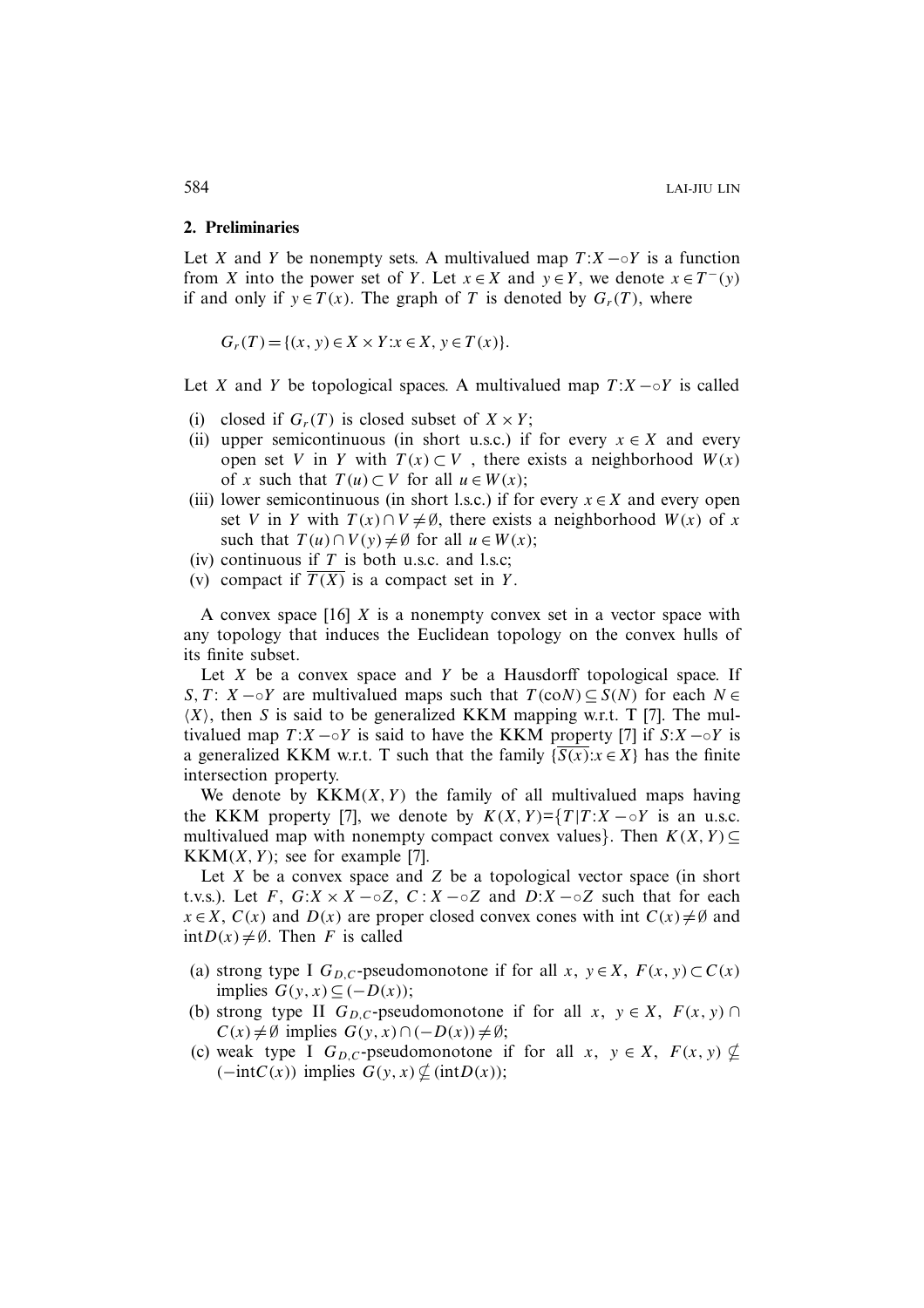- (d) weak type II  $G_{D,C}$ -pseudomonotone if for all  $x, y \in X$ ,  $F(x, y) \cap$  $(-intC(x)) = \emptyset$  implies  $G(y, x) \cap (intD(x)) = \emptyset$ ;
- (e) strong type explicitly  $\delta(C_x)$ -quasiconvex if for all  $y_1, y_2 \in X$  and  $t \in (0, 1)$ , we have either  $F(y_t, y_1) \subseteq F(y_t, y_t) + C(y_1)$  or  $F(y_t, y_2) \subseteq$  $F(y_t, y_t) + C(y_1)$  and in case  $F(y_t, y_1) - F(y_t, y_2) \nsubseteq (-C(y_1))$  for all  $t \in$ (0, 1), we have  $F(y_t, y_1) \subseteq F(y_t, y_t) + \text{int}C(y_1)$ , where  $y_t = ty_1 + (1-t)y_2$ .
- (f) weak type explicitly  $\delta(C_x)$ -quasiconvex if for all  $y_1, y_2 \in X$  and  $t \in (0, 1)$ , we have either  $F(y_t, y_1) \subseteq F(y_t, y_t) + C(y_1)$  or  $F(y_t, y_2) \subseteq$  $F(y_t, y_t) + C(y_1)$  and in case  $[F(y_t, y_1) - F(y_t, y_2)] \cap (intC(y_1)) \neq \emptyset$ . for all  $t \in (0, 1)$ , we have  $F(y_t, y_1) \subseteq F(y_t, y_t) + \text{int}C(y_1)$ .
- (g) explicitly  $\delta(C_x)$ -quasiconvex [14], if for all  $y_1, y_2 \in X$ , and  $t \in (0, 1)$ , either  $F(y_t, y_1) \subseteq F(y_t, y_t) + C(y_1)$  or  $F(y_t, y_2) \subseteq F(y_t, y_t) + C(y_2)$  and in case  $F(y_t, y_1) - F(y_t, y_2) + \text{int}C(y_1)$  for all  $t \in (0, 1)$ , we have  $F(y_t, y_1)$ ⊆  $F(y_t, y_t) + \text{int}C(y_1).$
- (h) strong type I maximal  $G_{D,C}$ -pseudomonotone, if F is strong type I  $G_{D,C}$ -pseudomonotone and for all  $x, y \in K$ ,  $G(z, x) \subseteq (-D(x))$  for all  $z \in (x, y]$  implies  $F(x, y) \subseteq C(x)$ , where  $(x, y) = \{z \in K : z = ty + (1 - t)x$ ,  $t \in (0, 1]$  is a line segment in X joining x and y but not x;
- (i) strong type II maximal  $G_{D,C}$ -pseudomonotone, if F is strong type II  $G_{D,C}$ -pseudomonotone and for all  $x, y \in X$ ,  $G(z, x) \cap (-D(x)) \neq \emptyset$  for all  $z \in (x, y]$  implies  $F(x, y) \cap C(x) \neq \emptyset$ ;
- (j) weak type I maximal  $G_{D,C}$ -pseudomonotone[19] if F is weak type I  $G_{D,C}$ -pseudomonotone and for all  $x, y \in X$ ,  $G(z, x) \nsubseteq \text{int}D(x)$  for all  $z \in (x, y]$  implies  $F(x, y) \nsubseteq (-\text{int}C(x));$
- (k) weak type II maximal  $G_{D,C}$ -pseudomonotone if F is weak type II  $G_{D,C}$ -pseudomonotone and for all x,  $y \in X$ ,  $G(z, x) \cap (intD(x)) = \emptyset$  for all  $z \in (x, y]$  implies  $F(x, y) \cap (-\text{int}C(x)) = \emptyset$ .

Let  $H: X \sim \circ Z$ , then H is called

- (i)  $C_x$ -quasiconvex[14] if for all x, y<sub>1</sub>, y<sub>2</sub>  $\in$  X and  $t \in [0, 1]$ , we have either  $H(y_1) \subseteq H(ty_1 + (1-t)y_2) + C(x)$  or  $H(y_2) \subseteq H(ty_1 + (1-t)y_2) + C(x)$ .
- (ii)  $C_x$ -quasiconcave like if for all x, y<sub>1</sub>, y<sub>2</sub> ∈ X and  $t \in [0, 1]$ , we have either  $H(ty_1 + (1-t)y_2) \subseteq H(y_1) + C(x)$  or  $H(ty_1 + (1-t)y_2) \subseteq H(y_2) + C(x);$
- (iii) Concave, if for all  $y_1, y_2 \in X$  and  $\lambda \in [0, 1]$ ,

$$
\lambda H(y_1) + (1 - \lambda)H(y_2) \subseteq H(\lambda y_1 + (1 - \lambda)y_2).
$$

REMARK. Strong type and weak type explicitly  $\delta(C_{x})$ -quasiconvex are different from explicitly  $\delta(C_x)$ -quasiconvex as defined in [14].

DEFINITION 2.1. Let  $Z$  be a real t.v.s.,  $C$  a convex cone in  $Z$  with  $intC \neq \emptyset$ , and A a nonempty subset of Z.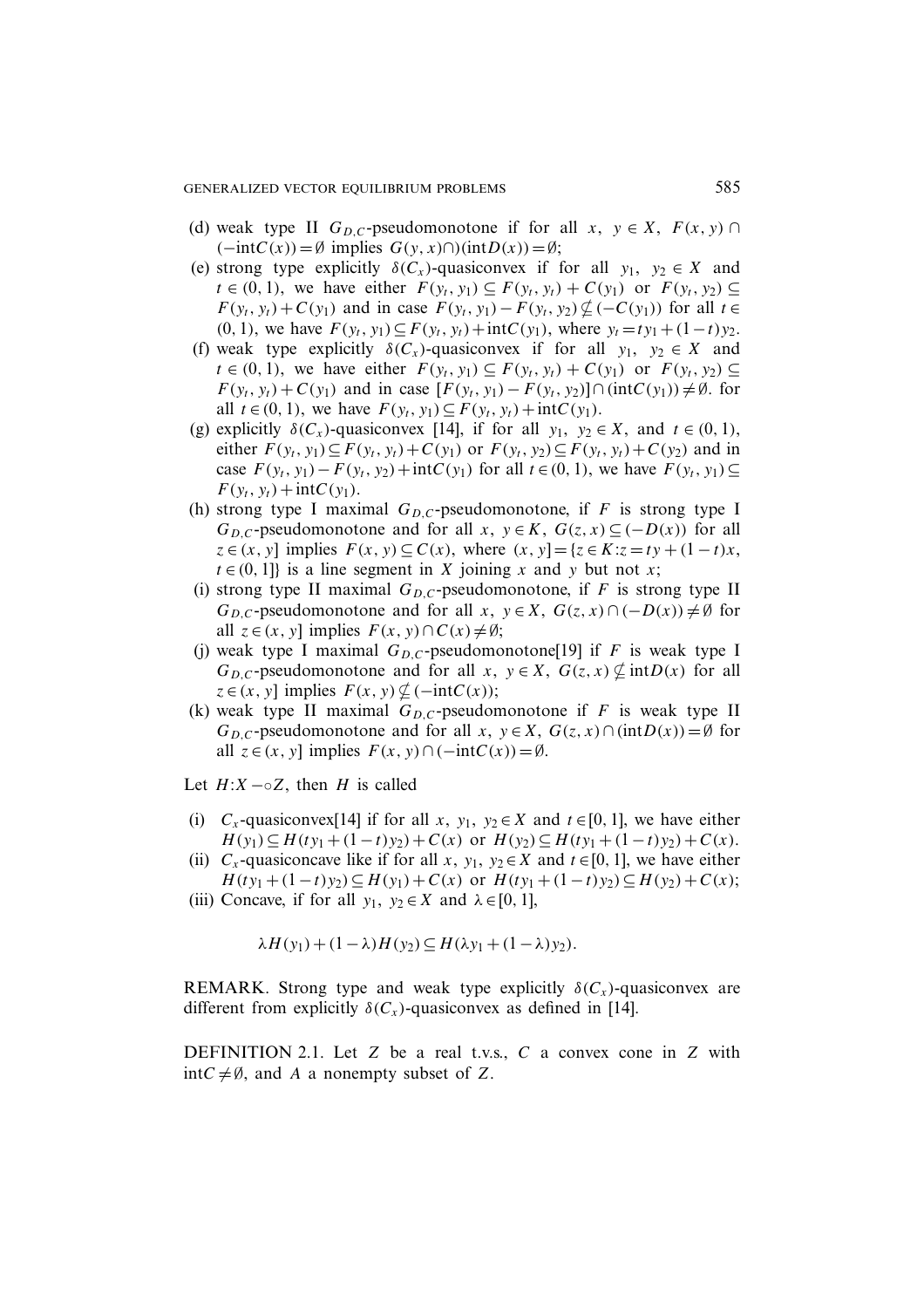- (i) Let  $z_1, z_2 \in A$ , we denote  $z_1 < z_2$  if  $z_2 z_1 \in \text{int}C$ .
- (ii) A point  $\bar{y} \in A$  is called a weakly vector minimal point of A if for any  $y \in A$ ,  $y - \overline{y} \notin (-\text{int}C)$ . The set of weakly vector minimum point of A is denoted by wMin A.

DEFINITION 2.2. Let  $X$  be a convex space and  $Z$  a real t.v.s. and  $C$  a convex cone in Z with intC  $\neq \emptyset$ . Let  $f: X \to Z$  be a function. f is said to be C-l.s.c. on X if for any  $z \in Z$ ,  $\{x \in X, f(x) > z\}$  is open.

LEMMA 2.1. [21]. *Let* T *be a multivalued map of a topological space* X *into a topological space* Y. Then T *is l.s.c. at*  $x \in X$  *if and only if for any net*  $\{x_\alpha\}$  *in* X *converging to* x, there is a net  $\{y_\alpha\}$  *such that*  $y_\alpha \in T(x_\alpha)$  *for every*  $\alpha$  *and*  $y_{\alpha}$  *converging to y*.

THEOREM 2.2. [4]. *Let* X *and* Y *be Hausdorff topological spaces,* T : X −◦Y *be a multivalued map.*

- (i) *If*  $T: X \to Y$  *is an u.s.c. multivalued map with closed values, then* T *is closed.*
- (ii) *If* X *is a compact and*  $T: X \sim Y$  *is an u.s.c. multivalued map with compact values, then*  $T(X)$  *is compact.*

THEOREM 2.3. [19]. *Let* Y *be a convex space,* X *a topological space, and*  $T \in KKM(Y, X)$ *. Let*  $P:X \sim Y$  *be a multivalued map such that for each*  $x \in X$ *,*  $P(x)$  *is convex,*  $X = \bigcup \{ int P^-(y) : y \in Y \}$ *, and for each compact subset* A of X,  $\overline{T(A)}$  is compact. Assume that there exist a nonempty compact sub*set* K *of* X *and for each*  $N \in \{Y\}$ *, a compact convex subset*  $L_N$  *of* Y *containing N* such that  $T(L_N) \ X \subseteq \bigcup \{ int P^-(y) : y \in L_N \}$ *. Then there exists*  $(\bar{x}, \bar{y}) \in X \times Y$ *such that*  $\bar{x} \in T(\bar{y})$  *and*  $\bar{y} \in P(\bar{x})$ *.* 

THEOREM 2.4. [22]. *Let* X *be a nonempty compact convex subset of a Hausdorff t.v.s. and* F:X −◦X *be a multivalued map. Suppose that*

(i) *for all*  $x \in X, x \notin F(x)$  *and*  $F(x)$  *is convex;* (ii) *for all*  $y \in X$ ,  $F^{-1}(y)$  *is open.* 

*Then there exists*  $\bar{x} \in X$  *such that*  $F(\bar{x}) = \emptyset$ *.* 

#### **3. Existence theorems of maximal pseudomonotonicity**

In this section, we will establish the existence theorems of different kinds of maximal pseudomonotonicity.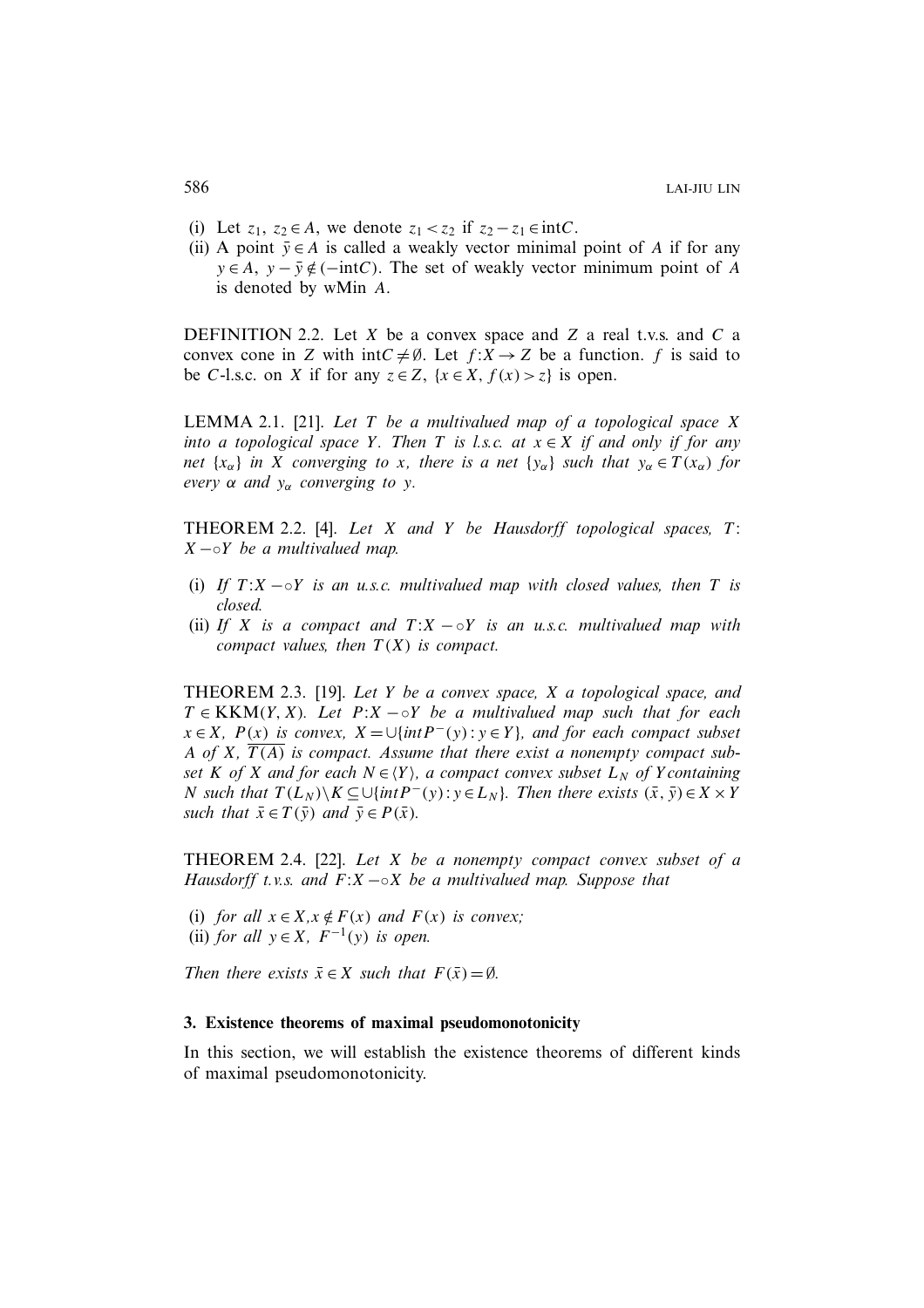THEOREM 3.1. *Let* X *be a convex subset of a Hausdorff t.v.s.,* Z *a Hausdorff t.v.s.*  $C, D:X \sim 2$  *be multivalued maps such that for each*  $x \in X, C(x)$  *and*  $D(x)$ *are proper closed convex cones with int*  $C(x) \neq \emptyset$ . Let F, G:X × X –◦Z *be multivalued maps such that*

- (i) *for all*  $x, y \in X, F(y, y) \subseteq C(x)$ ;
- (ii) F is strong explicitly  $\delta(C_x)$ -quasiconvex and strong type I  $G_{D,C}$ *pseudomonotone;*
- (iii) *for all*  $x, y \in X, F(y, x) \nsubseteq C(x)$  *implies*  $G(y, x) \nsubseteq -D(x)$ *; and*
- (iv) *for each fixed*  $x_1, x_2, y \in X$ *, and*  $t \in [0, 1]$ *, the multivalued map*  $t - \circ F(tx_2 + (1-t)x_1, y)$  *is l.s.c. at 0+.*

### *Then F is strong type I maximal*  $G_{D,C}$ -pseudomonotone.

*Proof.* Suppose that  $x, y \in X$  and  $G(z, x) \subseteq -D(x)$  for all  $z \in (x, y]$ . We want to show that  $F(x, y) \subseteq C(x)$ . Suppose that  $F(x, y) \nsubseteq C(x)$ . Then  $F(x, y) \cap [Z\setminus C(x)] \neq \emptyset$ . Since  $C(x)$  is closed for each  $x \in X$  and (iv), for each fixed x,  $y \in X$ , there exists  $\alpha \in (0, 1)$  such that

$$
F(x_{\alpha}, y) \cap [Z \backslash C(x)] \neq \emptyset \tag{14}
$$

where  $x_{\alpha} = \alpha y + (1 - \alpha)x$ . By assumption, F is strong explicitly  $\delta(C_x)$ -quasiconvex, for each  $\alpha \in [0, 1]$ , either  $F(x_\alpha, y) \subseteq F(x_\alpha, x_\alpha) + C(x) \subseteq C(x) + C(x) \subseteq$  $C(x)$  or  $F(x_\alpha, x) \subseteq F(x_\alpha, x_\alpha) + C(x) \subseteq C(x)$ . The first relation contradicts with (12). Thus

$$
F(x_{\alpha}, x) \subseteq C(x). \tag{15}
$$

Hence  $F(x_\alpha, x) - F(x_\alpha, y) \not\subseteq -C(x)$  follows from (14) and (15). Therefore,

$$
F(x_{\alpha}, x) \subseteq F(x_{\alpha}, x_{\alpha}) + \text{int}C(x) \subseteq C(x) + \text{int}C(x) \subseteq \text{int}C(x). \tag{16}
$$

By assumption,  $C(x)$  is proper for each  $x \in X$ ,  $-C(x) \cap \text{int}C(x) = \emptyset$ . By (16),  $F(x_\alpha, x) \nsubseteq -C(x)$ . By (iii),  $G(x_\alpha, x) \nsubseteq -D(x)$ . This contradicts with  $G(z, x)$  $\subseteq$  –  $D(x)$  for all  $z \in (x, y]$ . By assumption, F is also strong type I  $G_{D,C}$ -pseudomonotone. Therefore, F is strong type I maximal  $G_{D,C}$ - pseudomonotone.  $\Box$ 

**PROPOSITION** 3.2. *Under the assumption of Theorem 3.1, then*  $SIK^p =$  $\mathop{\rm SIK}\nolimits_{G,D}^d.$ 

*Proof.* By assumption, F is strong type I  $G_{D,C}$ -pseudomonotone, it follows that  $SIK^p \subseteq SIK_{G,D}^d$ . We want to show that  $SIK_{G,D}^d \subseteq SIK^p$ .

Let  $\bar{x} \in \text{SIK}_{G,D}^d$ , then  $G(y, \bar{x}) \subseteq -D(x)$  for all  $y \in \bar{X}$ . For any fixed  $y \in$ *X*,  $(\bar{x}, y]$ ⊆*X*. Therefore  $G(z, \bar{x}) ⊆ -D(x)$  for all  $z ∈ (\bar{x}, y]$ . By Theorem 3.1,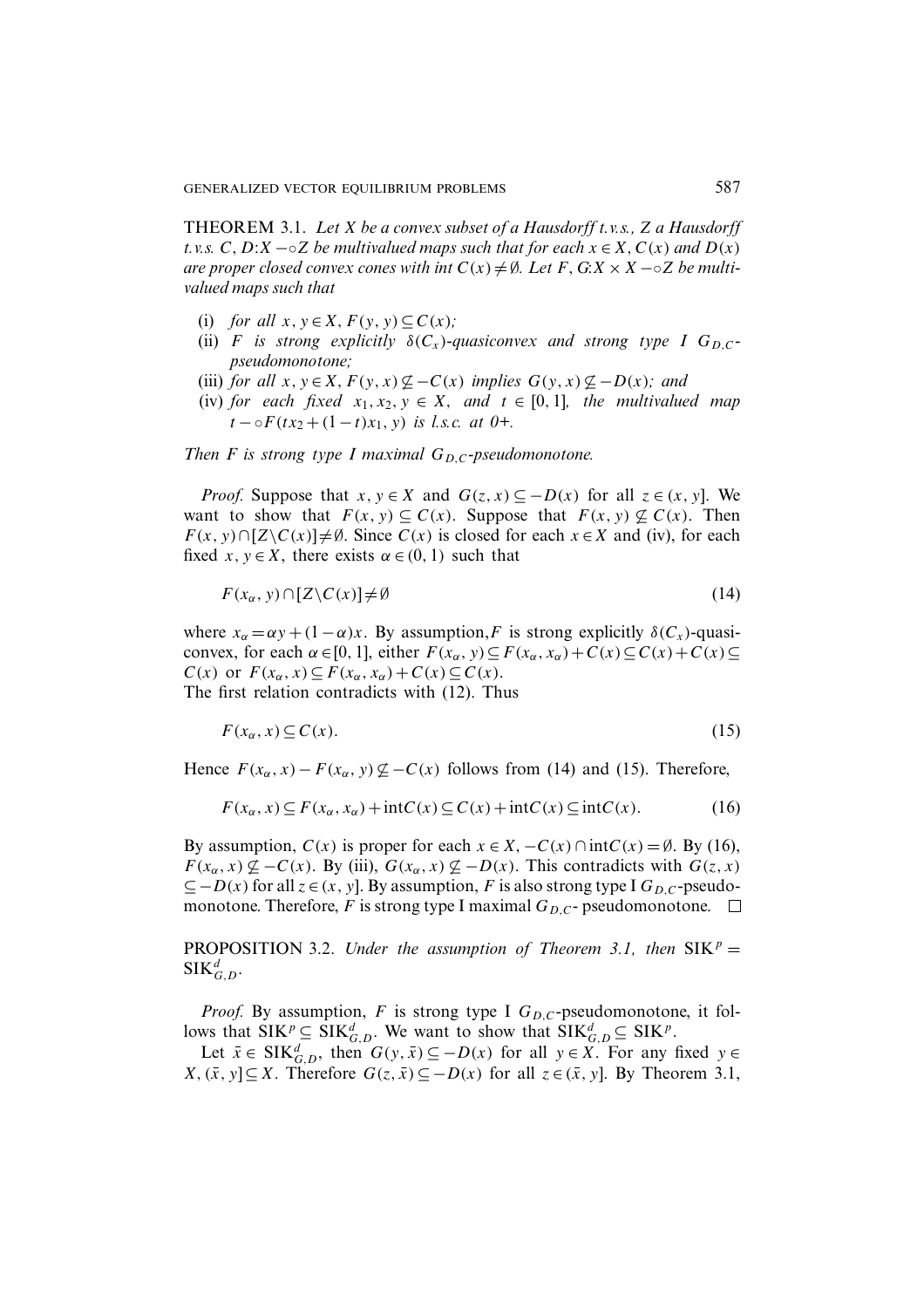F is strong type I maximal  $G_{D,C}$ -pseudomonotone,  $F(\bar{x}, y) \subseteq C(\bar{x})$ . Hence  $\bar{x} \in \text{SIK}^p$  and  $\text{SIK}_{G,C}^d \subseteq \text{SIK}^p$ . We show that  $\text{SIK}_{G,D}^p = \text{SIK}^p$ .  $\Box$ 

For the particular case of Theorem 3.1, we have the following Corollary.

COROLLARY 3.3. Let  $X, Z, C$  be the same as Theorem 3.1. Let  $F: X \times C$ X −◦Z *be a multivalued map with nonempty values such that*

- (i) *for all*  $x, y \in X, F(y, y) \subseteq C(x)$  *and*  $F(y, x) = -F(x, y)$ ;
- (ii) F is strong explicitly  $\delta(C_x)$ -quasiconvex;
- (iii) *for all*  $y \in X$ *, the multivalued map*  $x \neg \circ F(x, y)$  *is l.s.c.*

*Then F* is strong maximal  $G_{D,C}$ -pseudomonotone and  $SIK^p = SIK_C^d$ .

*Proof.* Let  $G: X \times X - \circ Z$  and  $C: X - \circ Z$  be defined by  $G(x, y) =$  $F(x, y)$  and  $D(x) = C(x)$ . Then Corollary 3.3 follows from Theorem 3.1.  $\Box$ 

With the same argument as in Theorem 3.1 and Proposition 3.2, we have the following theorems.

THEOREM 3.4. Let  $X, Z, C, D$  be the same as Theorem 3.1. Let  $F, G:X \times$ X −◦Z *be multivalued maps such that*

- (i) *for all*  $x, y \in X, F(y, y) \subset C(x)$ ;
- (ii) F is strong explicitly  $\delta(C_x)$ -quasiconvex and strong type II  $G_{D,C}$ *pseudomonotone;*
- (iii) *for each*  $x, y \in X, F(y, x) \cap (-C(x)) = \emptyset$  *implies*

 $G(y, x) \cap (-D(x)) = \emptyset$ ; and

(iv)  $x \neg \circ F(x, y)$  *is u-hemicontinuous for each*  $y \in X$ ;

*Then F is strong type II maximal*  $G_{D,C}$ *-pseudomonotone and*  $SIIK^p =$  $\text{SIIK}_{G,D}^d$ .

THEOREM 3.5. *Let* X, Z, C *and* D *be the same as Theorem 3.1. Let* F,G:X ×X −◦Z *be multivalued maps with nonempty values such that*

- (i) *for all*  $x, y \in X, F(y, y) \subseteq C(x)$ ;
- (ii) F is weak explicitly  $\delta(C_x)$ -quasiconvex and weak type II  $G_{D,C}$ -pseudo*monotone;*
- (iii) *for each*  $x, y \in X, F(y, x) \cap (intC(x)) \neq \emptyset$  *implies*

 $G(y, x) \cap (intD(x)) \neq \emptyset$ ; and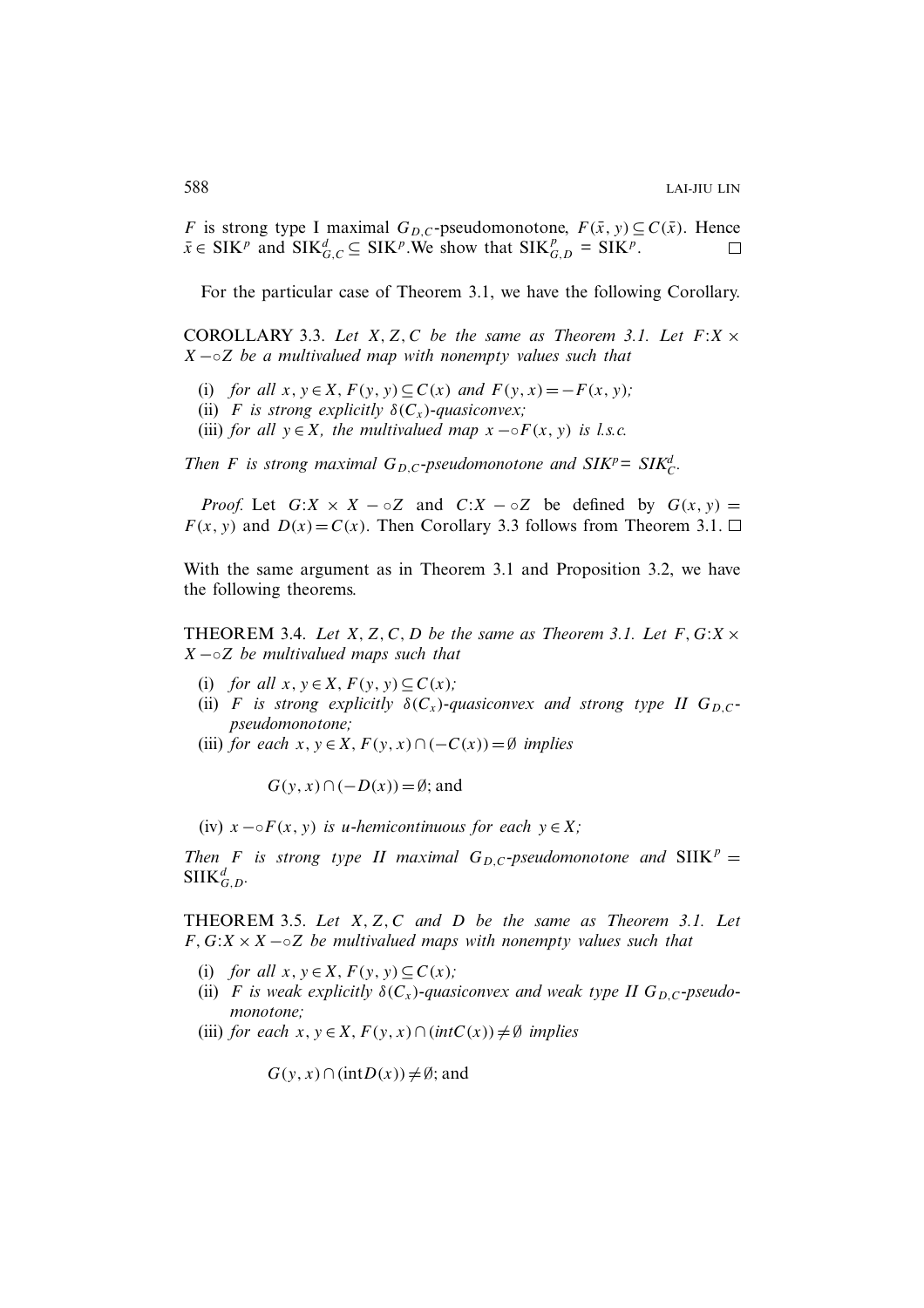(iv) *for all*  $x_1, x_2, y \in X$  *and*  $t \in [0, 1]$ *,* 

$$
t - \circ F(tx_2 + (1-t)x_1, y)
$$
 is l.s.c. at 0.

*Then F is weak type II maximal*  $G_D$ <sub>*C</sub>-pseudomonotone and* WIIK<sup>p</sup> =</sub>  $\text{WIK}_{G,D}^d$ .

#### **4. Existence theorems of generalized vector equilibrium problems**

As applications of results in Section 3, we establish some existence theorems of generalized vector equilibrium problems.

THEOREM 4.1. *Let* X *be a closed convex subset of a Hausdorff t.v.s.,* Z *a Hausdorff t.v.s. Let*  $T \in KKM$   $(X, X)$  *such that for each compact subset* A *of* X,  $\overline{T(A)}$  *is compact,* C, D:X −◦Z *be multivalued maps such that for each*  $x \in X$ ,  $C(x)$  *and*  $D(x)$  *are proper closed convex cones with int* $C(x) \neq \emptyset$ *. Let*  $F, G: X \times X \sim Z$  *be multivalued maps such that* 

- (i) *for all*  $y \in X$ ,  $x \in T(y)$ ,  $F(x, y) \subseteq C(x)$ ;
- (ii) *for each*  $x \in X$ ,  $y \sim \circ G(x, y)$  *is l.s.c. and*  $D:X \sim \circ Z$  *is u.s.c.*;
- (iii) *for each*  $x \in X$ ,  $y \sim \circ G(y, x)$  *is*  $D_x$ -quasiconcave;
- (iv) Fis strong type I maximal  $G_{D,C}$ -pseudomonotone;
- (v) *there exists a nonempty compact subset* K *of* X *such that for each*  $N \in \langle X \rangle$ , there exists a compact convex subset  $L_N$  of X containing N such that for each  $x \in T(L_N) \backslash K$ , there exists a  $y \in L_N$  such that  $G(y, x) \nsubseteq -D(x)$ .

*Then there exists*  $\bar{x} \in X$  *such that*  $F(\bar{x}, y) \subseteq C(\bar{x})$  *for all*  $y \in X$  *and*  $\text{SIK}^p=\text{SIK}_{G,D}^d$ .

*Proof.* SIK<sup>p</sup>=SIK $_{G,D}^{d}$  follows from Proposition 3.2. It suffices to show that SIK ${}_{G,D}^d \neq \emptyset$ . Let  $P: X \sim X$  be defined by

 $P(x) = \{y \in X: G(y, x) \not\subseteq -D(x)\}.$ 

Suppose to the contrary that  $SIK_{G,D}^d = \emptyset$ . Then for each  $x \in X$ , there exists a  $y \in X$  such that  $G(y, x) \nsubseteq -D(x)$ . Therefore,  $P(x) \neq \emptyset$  for each  $x \in X$ .  $[P^-(y)]^c = {x \in X: G(y, x) \subseteq -D(x)}$  is closed. Indeed, let  $u \in \overline{[P^-(y)]^c}$ , then there exists a net  $\{x_\alpha\}$  in  $[P^-(y)]^c$  such that  $x_\alpha \to u$ . Therefore,  $x_\alpha \in X$  and  $G(y, x_\alpha) \subseteq -D(x_\alpha)$ . Let  $z \in G(y, u)$ . Since for each fixed  $y \in X, x \in G(y, x)$ is l.s.c. and  $x_\alpha \to u$ , it follows from Lemma 2.1 that there exists a net  $\{z_\alpha\}$ in  $G(y, x_\alpha)$  such  $z_\alpha \to z$ . We see  $-z_\alpha \in -G(y, x_\alpha) \subseteq D(x_\alpha)$ . By assumption,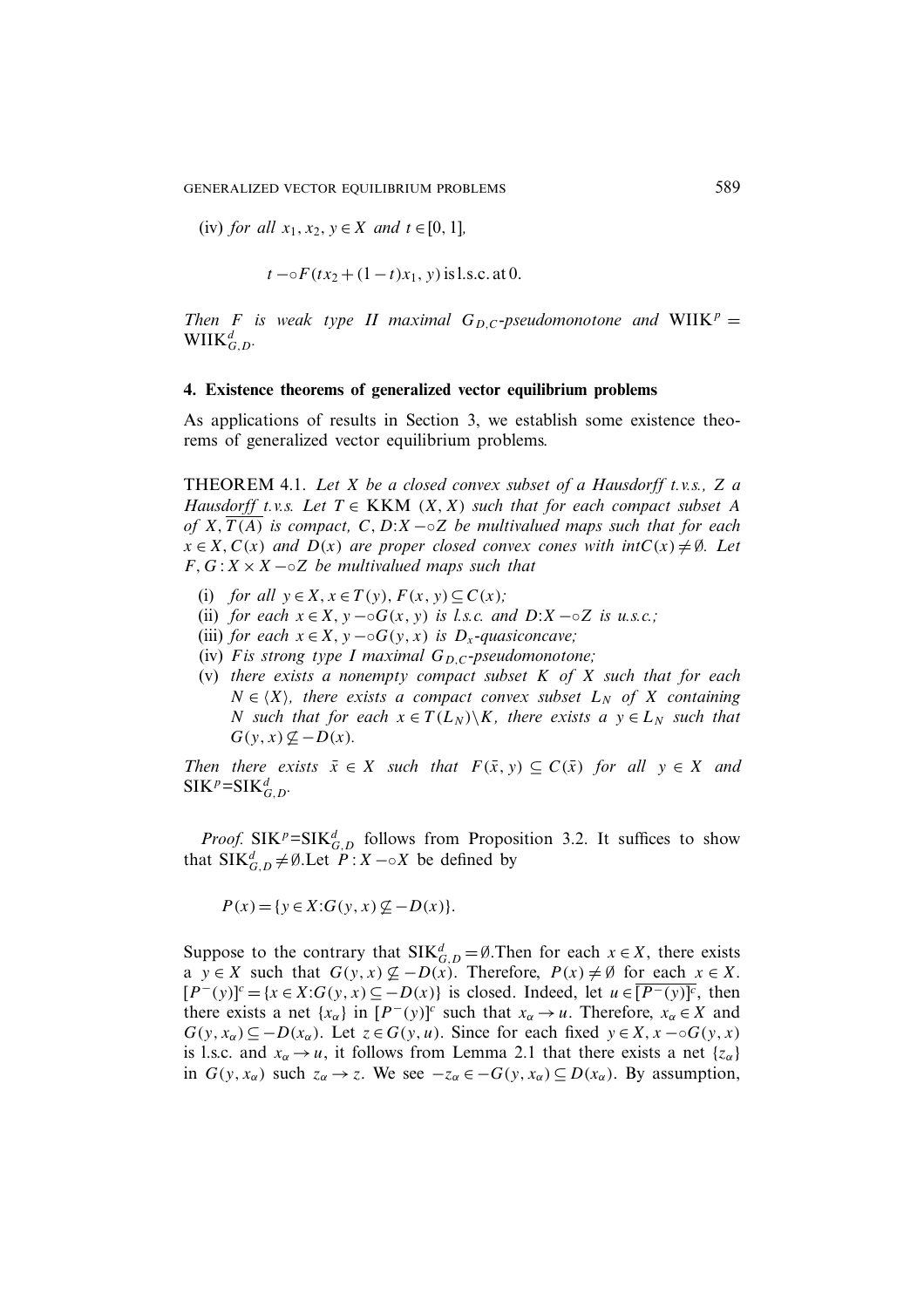D is u.s.c. with closed values, it follows from Theorem 2.2 that D is closed. Therefore,  $-z \in D(u)$  and  $G(y, u) \subseteq -D(u)$ . Since  $x_{\alpha} \in X$  and  $x_{\alpha} \to u$ ,  $u \in$ X. This shows that  $u \in [P^-(y)]^c$  and  $[P^-(y)]^c$  is a closed set for each  $y \in$ X. Hence  $P^-(y)$  is open for each  $y \in X$ . For each  $x \in X$ ,  $P(x)$  is convex. Indeed, let  $y_1, y_2 \in P(x)$  and  $\lambda \in [0, 1]$ , then  $y_1, y_2 \in X$  and  $G(y_i, x) \nsubseteq -D(x)$ for  $i = 1, 2$ . Since X is convex,  $\lambda y_1 + (1 - \lambda) y_2 \in X$ . We want to show that  $G(\lambda y_1 + (1 - \lambda)y_2, x) \not\subseteq -D(x)$  for all  $\lambda \in [0, 1]$ . Suppose to the contrary that there exists  $\lambda_0 \in (0, 1)$  such that  $G(\lambda_0 y_1 + (1 - \lambda_0) y_2, x) \subseteq -D(x)$ . By assumption,  $y - oG(y, x)$  is  $C_x$ -quasiconcave for each  $x \in X$ . Either  $G(y_1, x) \subseteq G(\lambda_0 y_1 + (1 - \lambda_0) y_2, x) - D(x) \subseteq -D(x) - D(x) \subseteq -D(x)$  or  $G(y_2, x) \subseteq G(\lambda_0 y_1 + (1 - \lambda_0) y_2, x) - D(x) \subseteq -D(x) - D(x) \subseteq -D(x)$ . This is a contradiction. This shows that  $G(\lambda y_1 + (1-\lambda)y_2, x) \not\subseteq -D(x)$  for all  $\lambda \in [0, 1]$ and  $\lambda y_1 + (1 - \lambda)y_2 \in P(x)$ . Therefore,  $P(x)$  is convex for each  $x \in X$ . Since  $P(x) \neq \emptyset$  for all  $x \in X$  and  $P^-(y)$  is open for all  $y \in X$ ,  $X = \bigcup \{P^-(y): y \in X\}$  $\bigcup \{int P^-(y): y \in X\}$ . By (v),  $T(L_N) \setminus K \subseteq \bigcup \{P^-(y): y \in L_N\} = \bigcup \{int P^-(y): y \in L_N\}$  $L_N$ . By Theorem 2.3 that there exists  $\bar{x} \in X$ ,  $\bar{y} \in X$  such that  $\bar{x} \in T(\bar{y})$  and  $\bar{y} \in P(\bar{x})$ . By (i),  $F(\bar{x}, \bar{y}) \subseteq C(\bar{x})$  and  $G(\bar{y}, \bar{x}) \nsubseteq -D(\bar{x})$ . By assumption, F is strong type I maximal  $G_{D,C}$ -pseudomonotone. Therefore,  $F(\bar{x}, \bar{y}) \subseteq C(\bar{x})$ implies  $G(\bar{y}, \bar{x}) \subseteq -D(\bar{x})$ . This is a contradiction. Therefore, SIK ${}_{G,D}^d \neq \emptyset$ and SIK<sup>p</sup>  $\neq \emptyset$ . Hence there exists  $\bar{x} \in X$  such that  $F(\bar{x}, y) \subseteq C(\bar{x})$  for all  $y \in X$ .  $\Box$ 

For the special case of Theorem 4.1, we have the following Corollary.

COROLLARY 4.2. *Let* X *be a closed convex subset of a Hausdorff t.v.s.,* Z *a Hausdorff t.v.s. Let* C :X−◦Z *be a multivalued map such that for each* x ∈  $X, C(x)$  *is a proper closed convex cone with int* $C(x) \neq \emptyset$ *. Let*  $F: X \times X \sim \emptyset$ *be a multivalued map such that*

- (i)  $F(x, x) \subseteq C(x)$  *and*  $F(y, x) = -F(x, y)$  *for all*  $x, y \in X$ *;*
- (ii) *for each*  $x \in X$ ,  $y \sim \circ F(x, y)$  *is l.s.c. and*  $C: X \sim \circ Z$  *is u.s.c.*;
- (iii) *for each*  $x \in X$ ,  $y \neg \circ F(y, x)$  *is*  $C_x$ -quasiconcave;
- (iv) *there exists a nonempty compact subset* K *of* X *such that for each*  $N \in \langle X \rangle$ , there exists a compact convex subset  $L_N$  of X containing *N* such that for each  $x \in L_N \backslash K$ , there exists a  $y \in L_N$  such that  $F(y, x) \nsubseteq C(x)$ .

*Then there exists*  $\bar{x} \in X$  *such that*  $F(\bar{x}, y) \subseteq C(\bar{x})$  *for all*  $y \in X$ *.* 

*Proof.* Let  $G: X \times X - \circ Z$  and  $D: X - \circ Z$  be defined by  $G(x, y) = F(x, y)$ and  $D(x) = C(x)$  for  $x, y \in X$ . By (i), it is easy to see that F is strong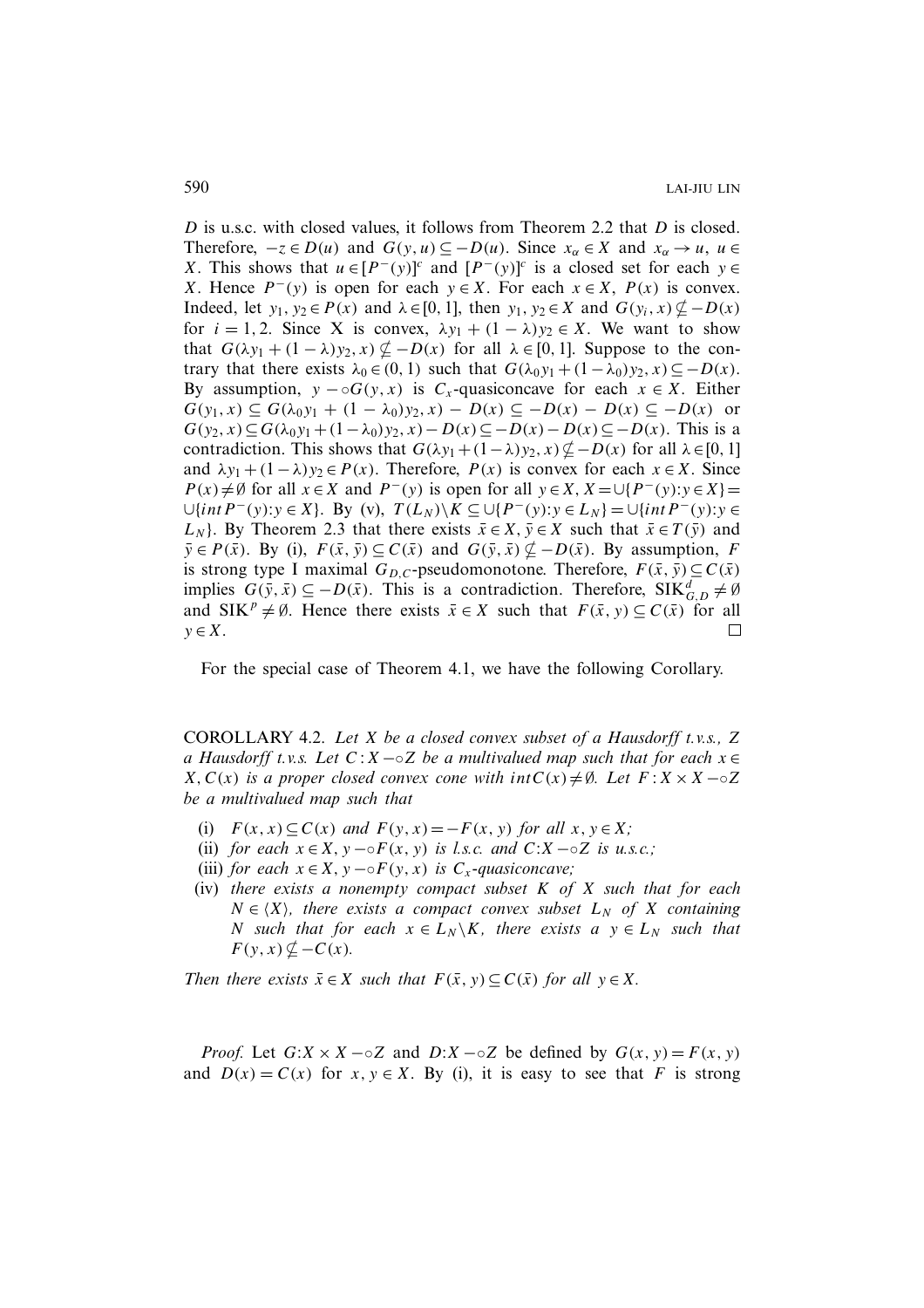type I  $F_{C,C}$ -pseudomonotone. If for each  $x, y \in X, F(z, x) \subseteq -C(x)$  for all  $z \in (x, y]$ . By (i),  $F(x, y) = -F(y, x) \subset C(x)$ . Therefore, F is strong type I  $F_{C,C}$ -pseudomonotone, F is strong type I maximal  $F_{C,C}$ -pseudomonotone. Let  $T: X \sim X$  be defined by  $T(x) = \{x\}$  for  $x \in X$ . Then  $T \in KKM$   $(X, X)$ and for each compact subset M of X.  $T(M)$  is a compact subset of X. Then the conclusion of Corollary 4.2 follows from Theorem 4.1.  $\Box$ 

COROLLARY 4.3. *In Theorem 4.1, if the conditions*  $T \in KKM$   $(X, X)$  and *for each compact subset* A *of* X,  $\overline{T(A)}$  *is compact are replaced by*  $T:X\rightarrow X$ *is an u.s.c. multivalued map with nonempty compact convex values. Then the conclusion of Theorem 4.1 still holds.*

*Proof.* By assumption,  $T \in K(X \times X) \subseteq KKM(X, X)$ ; see for example [7]. Let A is a compact subset of X, then by Theorem 2.2 that  $T(A)$  is compact and  $\overline{T(A)}$  is compact. The conclusion of Corollary 4.3 follows from Theorem 4.1.  $\Box$ 

Applying Theorem 3.4 and following the same argument as in Theorem 4.1, we have the following theorem.

THEOREM 4.4. *Let* X, Z, C, T *and* D *be the same as Theorem 4.1. Let* F,G:X ×X −◦Z *be multivalued maps with nonempty values such that*

- (i) *for all*  $y \in X$ ,  $x \in T(y)$ ,  $F(x, y) \cap C(x) \neq \emptyset$ ;
- (ii) *D is a closed multivalued map and for each*  $y \in X$ ,  $x \neg \circ G(y, x)$  *is a closed and compact multivalued map;*
- (iii) *for each*  $x \in X$ ,  $y \sim \circ G(y, x)$  *is*  $D_x$ -quasiconcave-like; that is, if  $y_1, y_2 \in$ X,  $\lambda$  ∈ [0, 1]*, either*  $G(\lambda y_1 + (1 - \lambda)y_2, x) \subseteq G(y_1, x) + D(x)$  or  $G(\lambda y_1 +$  $(1−λ)y_2, x) ⊆ G(y_2, x) + D(x);$
- (iv)  $F$  *is strong type II maximal*  $G_{D,C}$ -pseudomonotone;
- (v) *there exists a nonempty compact subset* K *of* X *such that for each*  $N \in \langle X \rangle$ , there exists a compact convex subset  $L_N$  of X containing N *such that for each*  $x \in T(L_N) \backslash K$ *, there exists a*  $y \in L_N$  *with*  $G(y, x) \cap$  $(-D(x)) = \emptyset$ .

*Then there exists*  $\bar{x} \in X$  *such that*  $F(\bar{x}, y) \cap C(\bar{x}) \neq \emptyset$  *for all*  $y \in X$  *and*  $SIIK^p = SIIK_{G,D}^d \neq \emptyset.$ 

*Applying Theorems 2.3 and 3.5 and following the same arguments as in Theorem 4.1, we have the following theorem.*

THEOREM 4.5. *Let* X, Z, T , C *and* D *be the same as Theorem 4.1. Let*  $F, G: X \times X \sim Z$  *be multivalued maps such that* 

(i) *for all*  $y \in X$ ,  $x \in T(y)$ ,  $F(x, y) \subseteq C(x)$ ;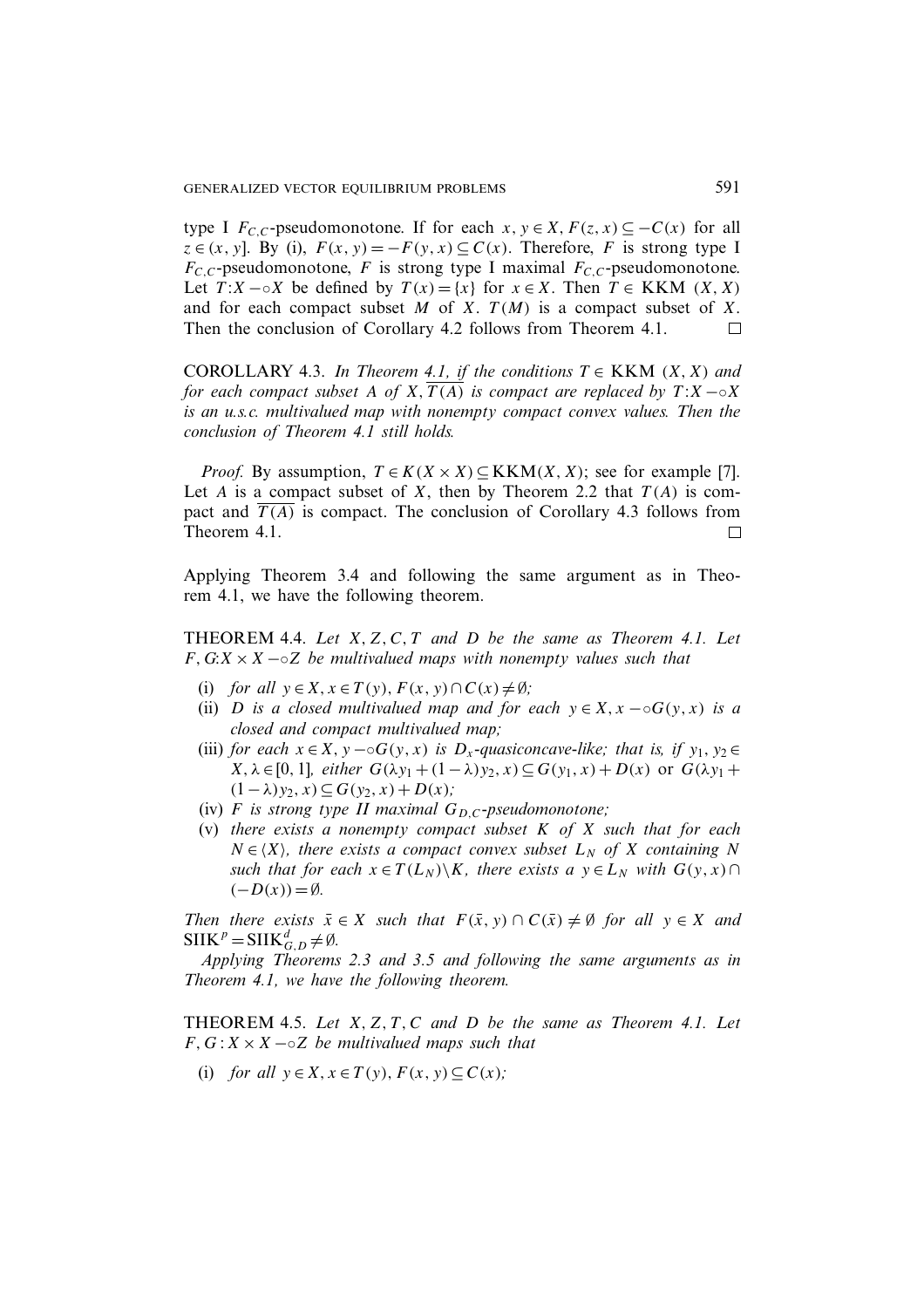- (ii) *for each*  $x \in X$ ,  $y \sim \circ G(x, y)$  *is l.s.c. and*  $W : X \sim \circ Z$  *is u.s.c., where*  $W(x)=Z\setminus(intD(x))$ ;
- (iii)  $y \neg oG(y, x)$  *is concave;*
- (iv)  $F$  *is weak type II maximal*  $G_{D,C}$ -pseudomonotone; and
- (v) *there exists a nonempty compact subset* K *of* X *such that for each* N ∈  $\langle X \rangle$ , there exists a compact convex subset  $L_N$  of X containing N such *that for each*  $x \in T(L_N) \backslash K$ *, there exists*  $y \in L_N$  *such that*  $G(y, x) \cap$  $(int D(x)) \neq \emptyset.$

*Then there exists*  $\bar{x} \in X$  *such that*  $F(\bar{x}, y) \cap (-\mathrm{int}C(\bar{x})) = \emptyset$  *for all*  $y \in X$  *and*  $WIIK^p = WIIK_{G,D}^d \neq \emptyset.$ 

*For the GVEP(4), we have the following Theorem which is different from Theorem 3.1 [19].*

*Applying Theorem 2.3 and following the same arguments as in Theorem 4.1, we have the following theorem.*

THEOREM 4.6. *Let* X, Z, T , C *and* D *be the same as Theorem 4.1. Let*  $F, G: X \times X \sim Z$  *be multivalued maps such that* 

- (i) *for all*  $y \in X$ ,  $x \in T(y)$ ,  $F(x, y) \nsubseteq (-intC(x))$ ;
- (ii)  $W: X \sim oZ$  *is an u.s.c. multivalued map and*  $x \sim oG(y, x)$  *is a closed and compact multivalued map for each fixed*  $y \in X$ *, where*  $W(x) =$  $Z\setminus(intD(x))$ ;
- (iii) *for each fixed*  $x \in X$ ,  $y \sim \circ G(y, x)$  *is*  $D_x$ -quasiconcave-like;
- (iv)  $F$  *is weak type I maximal*  $G_{D,C}$ -pseudomonotone;
- (v) *there exists a nonempty compact subset* K *of* X *such that for each*  $N \in \langle X \rangle$ , there exists a compact convex subset  $L_N$  of X containing N *such that for each*  $x \in T(L_N) \backslash K$ *, there exists a*  $y \in L_N$  *with*  $G(y, x) \subset$  $intD(x)$ .

*Then*  $WIK^p = WIK_{G,D}^d \neq \emptyset$  *and there exists*  $\bar{x} \in X$  *such that*  $F(\bar{x}, y) \nsubseteq$  $(-intC(\bar{x}))$  *for all*  $y \in X$ *.* 

#### **5. Applications to semi-infinite programming**

As consequences of generalized vector equilibrium problems, we establish the existence theorems of generalized vector semi-infinite programming.

THEOREM 5.1. *Let* X *be a compact convex subset of a Hausdorff t.v.s.,* Z *a real Hausdorff t.v.s. ordered by a proper closed convex cone* C *with*  $intC \neq$ ∅*. Let* h:X→Z *and* F :X ×X→Z *be functions. Suppose that*

(i) *for all*  $x \in X$ ,  $F(x, x) \in C$  *and*  $F(y, x) = -F(x, y)$  *for all*  $x, y \in X$ *;*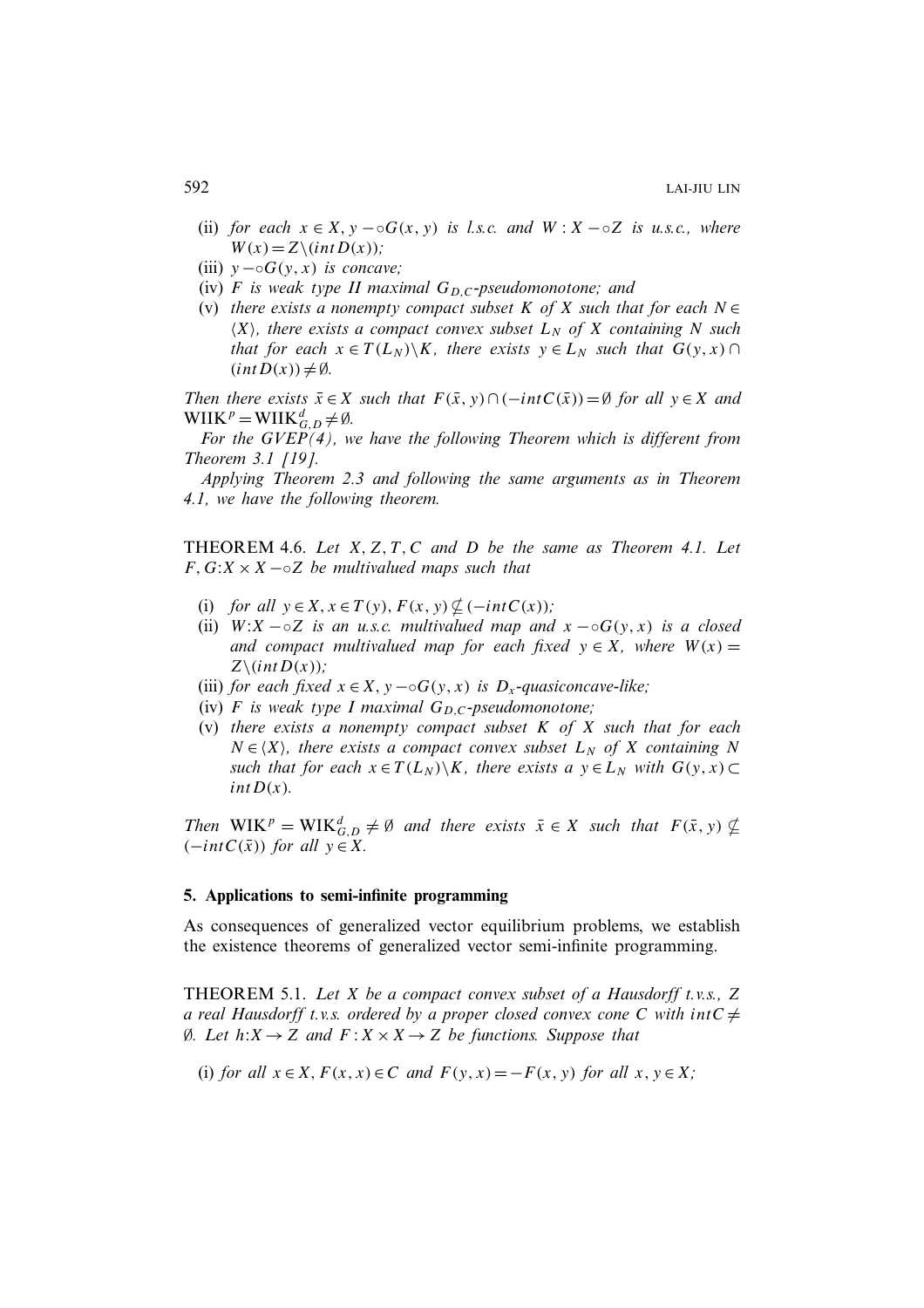- (ii) *for each*  $x \in X$ ,  $y \to F(x, y)$  *is continuous and*  $y \to F(y, x)$  *is* C*-quasiconcave;*
- (iii) h *is* C*-l.s.c. and* C*-quasiconvex.*

*Then there exists*  $\bar{x} \in X$  *such that*  $\bar{x}$  *solve the problem:* 

wMin<sub>x∈A</sub>h(x) where  $A = \{x \in X : F(x, y) \in C \text{ for all } y \in X\}.$ 

*Proof.* By (i) and (ii), for each fixed  $y \in X$ ,  $x \to F(x, y) = -F(y, x)$  is continuous. Then it follows from Corollary 4.2 that there exists  $\bar{x} \in X$  such that  $F(\bar{x}, y) \in C$  for all  $y \in X$ . This shows that  $A \neq \emptyset$ . Also, A is closed. Indeed, let  $x \in \overline{A}$ , then there exists a net  $x_{\alpha} \in A$  such that  $x_{\alpha} \to x$ . Then  $x_{\alpha} \in X$  and  $F(x_{\alpha}, y) \in C$  for all  $y \in X$ . By (ii),  $F(x, y) \in C$ . We see  $x \in X$ . This shows A is closed. Hence A is compact. And A is convex. Indeed, if  $x_1, x_2 \in A$  and  $\lambda \in [0, 1]$ , then  $x_1, x_2 \in X$ ,  $F(x_1, y) \in C$  and  $F(x_2, y) \in C$  for all  $y \in X$ .

By (ii), for each  $y \in C$  either  $F(\lambda x_1 + (1 - \lambda)x_2, y) \in F(x_1, y) + C \subseteq C$  or  $F(\lambda x_1 + (1-\lambda)x_2, y) \in F(x_2, y) + C \subseteq C$ . Therefore,  $\lambda x_1 + (1-\lambda)x_2 \in A$ , that is A is convex.

Let  $H(x, y) = h(y) - h(x)$  and  $Q(x) = {y \in A:H(x, y) \in -intC}$ . By (iii), for each  $y \in X$ ,  $Q^-(y) = \{x \in X : H(x, y) \in -intC\}$  is open. For each  $x \in X$ ,  $Q(x)$ is convex. Indeed, if  $y_1, y_2 \in Q(x), \lambda \in [0, 1]$ , by (v) either  $h(\lambda y_1 + (1 \lambda(y_2) \in h(y_1) - C$  or  $h(\lambda y_1 + (1 - \lambda)y_2) \in h(y_2) - C$ . Therefore, either  $H(x, \lambda y_1 + (1 - \lambda) y_2) \in H(x, y_1) - C \subseteq -\text{int }C \text{ or } H(x, \lambda y_1 + (1 - \lambda) y_2) \in$  $H(x, y_2) - C \subseteq -intC$ . This shows that  $\lambda y_1 + (1 - \lambda) y_2 \in Q(x)$ , and  $Q(x)$  is convex for each  $x \in A$ . For each  $x \in X$ ,  $x \notin Q(x)$ . Then it follows from Theorem 2.4 that there exists  $\bar{x} \in A$  such that  $Q(\bar{x}) = \emptyset$ . Therefore,  $\bar{x}$  is the solution of generalized vector semi-infinite programming:

wMin<sub> $x \in A$ </sub>h(x) where  $A = \{x \in X : F(x, y) \in C \text{ for all } y \in X\}.$  $\Box$ As a special case of Theorem 5.1, we have the following corollary.

COROLLARY 5.2. *Let* X *be a compact convex subset of a Hausdorff t.v.s.,*  $h: X \to \mathbb{R}$  and  $f, g: X \times X \to \mathbb{R}$  be functions. Suppose that

- (i)  $f(x, x) \geq 0$  *for all*  $x \in X$  *and*  $f(y, x) = -f(x, y)$  *for all*  $x, y \in X$ *;*
- (ii) *for each*  $x \in X$ ,  $y \to f(x, y)$  *is continuous and*  $y \to f(y, x)$  *is quasiconcave;*
- (iii) h *is l.s.c. and quasiconvex.*

*Then there exists*  $\bar{x} \in X$  *such that*  $\bar{x}$  *solves the problem* 

Min<sub>x∈A</sub>h(x), where  $A = \{x \in X : f(x, y) \ge 0 \text{ for all } y \in X\}.$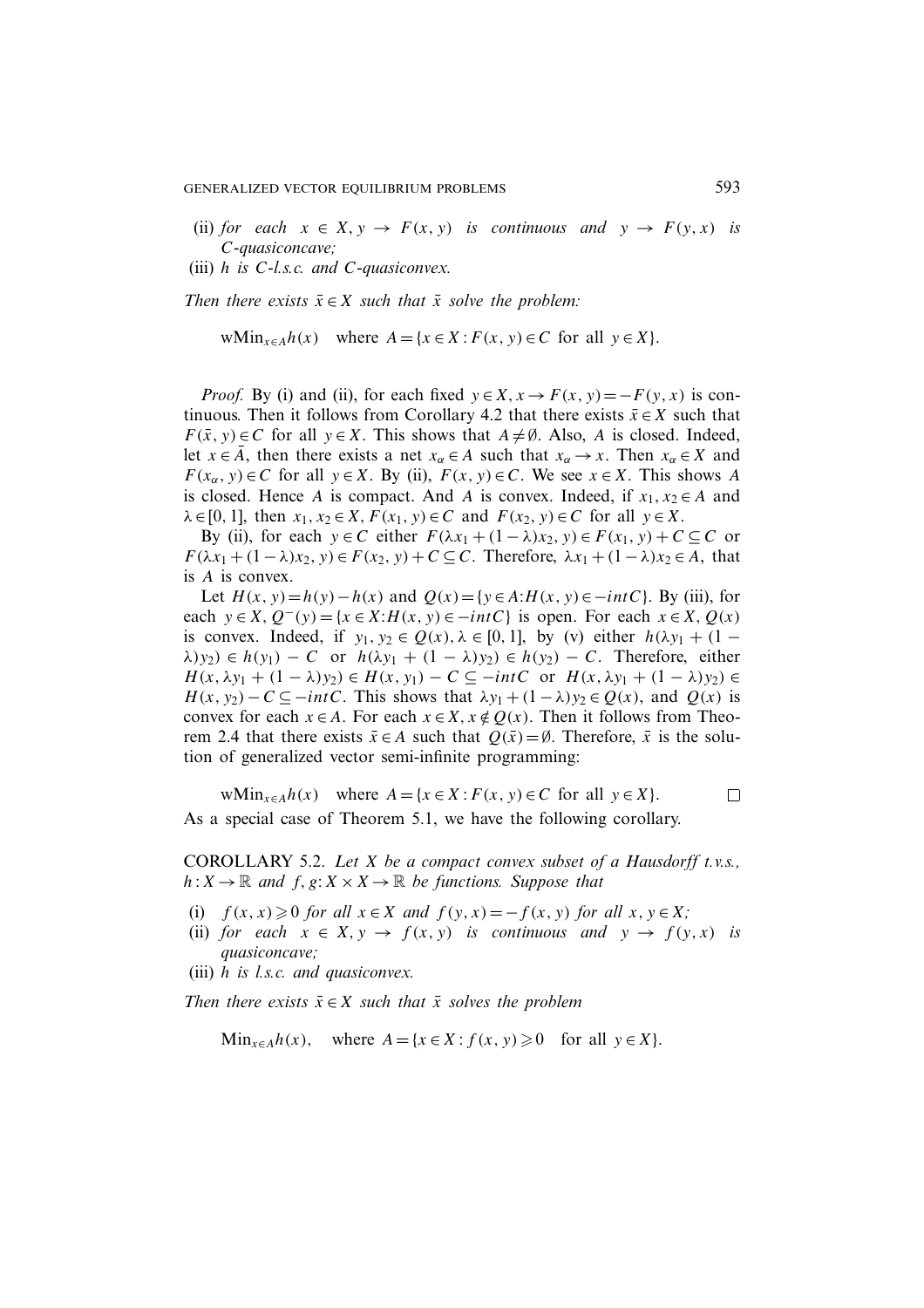*Proof.* Let  $Z = \mathbb{R}$ . Then Corollary 5.1 follows from Theorem 5.1.  $\Box$ 

**THEOREM 5.3.** *Let* X, Z and C be the same as Theorem 5.1. Let  $h: X \rightarrow Z$ *be a function and*  $F: X \times X \rightarrow Z$  *be a function. Suppose that* 

(i) *for all*  $x \in X$ ,  $F(x, x) \notin (-\text{int}C)$  *and*  $F(y, x) = -F(x, y)$  *for all*  $x, y \in X$ *;* (ii) *for each*  $x \in X$ ,  $y \to F(y, x)$  *is C-quasiconcave and continuous; and* (iii) h *is* C*-l.s.c. and* C*-quasiconcave;*

*Then there exists*  $\bar{x} \in X$  *such that*  $\bar{x}$  *is the solution of the following generalized vector semi-infinite program:*

wMin<sub>x∈A</sub>h(x) where  $A = \{x \in X : F(x, y) \notin -int C$  for all  $y \in X\}$ .

#### **Acknowledgements**

The author wish to express his gratitude to the referees for their valuable suggestions.

#### **References**

- 1. Ansari, Q.H. (2000), Vector equilibrium problems and vector variational inequalities. In: Giannessi, F.(ed.), *Variational Inequalities and Vector Equilibria. Mathematical Theories*, Kluwer Academic Publishers, Dordrecht, Holland, pp. 1–16.
- 2. Ansari, Q.H., Konnov, I.V. and Yao, J.C. (2001), On generalized vector equilibrium problems, *Nonlinear Analysis: Theory*, *Methods and Applications*, 543–554.
- 3. Ansari, Q.H. and Yao, J.C. (1999), An existence result for the generalized vector equilibrium problems, *Applied Mathematics and Letters*, 53–56.
- 4. Aubin, J.P. and Cellina, A. (1994), *Differential Inclusions*, Springer-Verlag, Berlin, Heidelberg, Germany.
- 5. Bianchi, M., Hadjisavvas, N. and Schaible, S. (1997), Vector equilibrium problems with generalized monotone bifunctions, *Journal of Optimization Theory and Applications*, 92, 527–542.
- 6. Blum, E. and Oettli, W. (1994), From optimization and variational inequalities to equilibrium problems, *The Mathematics Students*, 63, 123–146.
- 7. Chang, T.H. and Yen, C.L., (1996), KKM properties and fixed point theorems, *Journal of Mathematical Analysis Application*, 203, 224–235.
- 8. Faigle, U., Kern, W. and Still, G. (2003), *Algorithmic Principles of Mathematical Programming,* Kluwer Academic Publishers, Dordrecht, The Netherlands.
- 9. Fu, J.Y. (2000), Generalized vector quasi-equilibrium problems, *Mathematical Methods of Operations Research*, 52, 57–64.
- 10. Giannessi, F. (ed.), (2000), *Variational Inequalities and Vector Equilibria. Mathematical Theories*, Kluwer Academic Publisher, Dordrecht, Holland.
- 11. John, R. (2001), A note on Minty variational inequalities and generalized Monotonicity, In: Hadjisavvas, N., Martinez-Legaz, J.E. and Penot, J.P.(ed.), *Generalized Convexity and Generalized Monotonicity*, Springer-Verlag, Berlin.
- 12. Konnov, I.V. and Yao, J.C. (1997), On the generalized vector variational inequality problem, *Journal of Mathematical Analysis and Applications*, 206, 42–58.